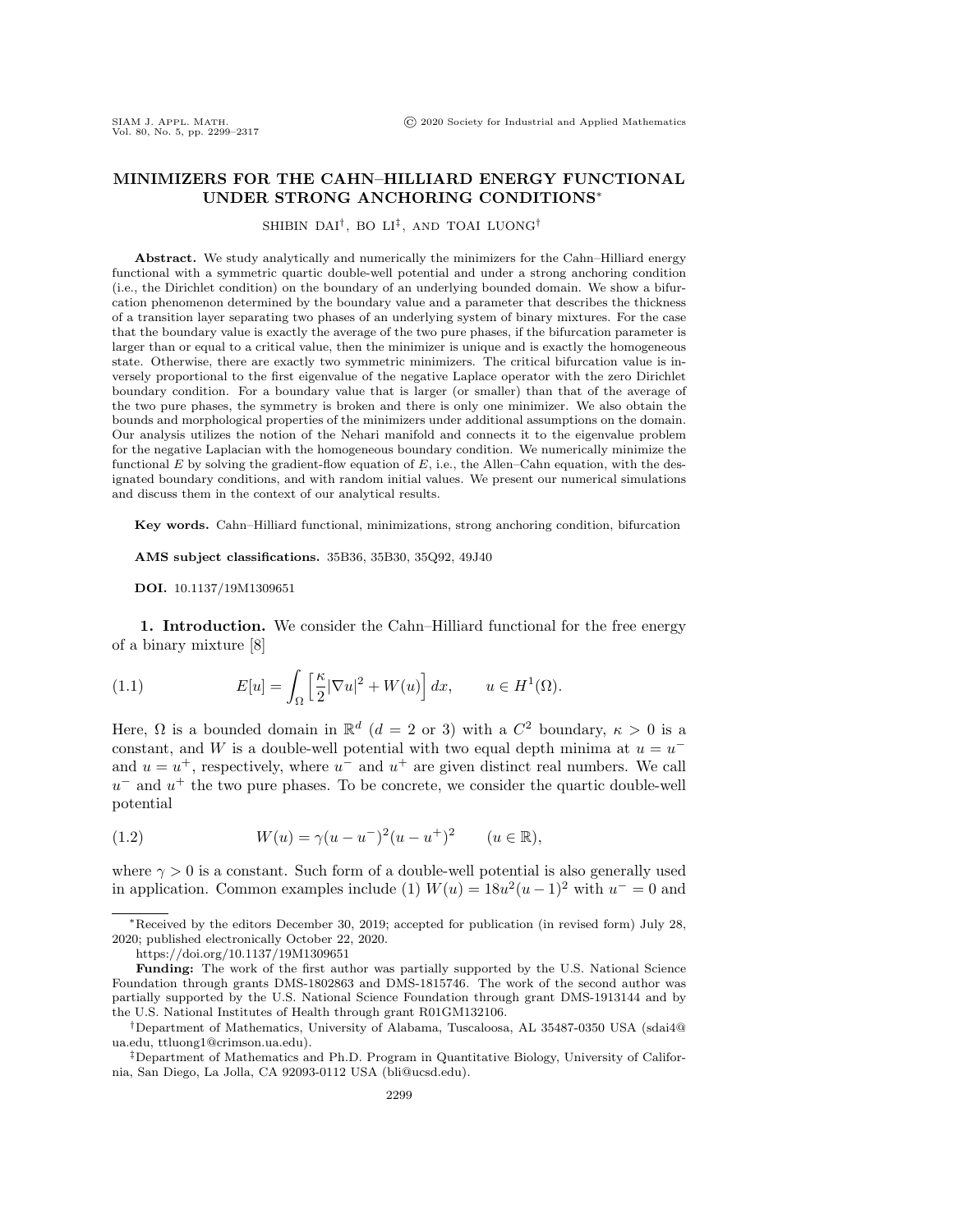$u^+=1$ , where the prefactor 18 is chosen so that

$$
\int_0^1 \sqrt{2W(u)} \, du = 1;
$$

and (2)  $W(u) = (1/4)(u^2 - 1)^2$  with  $u^- = -1$  and  $u^+ = 1$ .

If the energy  $E[u]$  is small and the system described by the function u is not in a single, pure phase, then it decomposes the system region  $\Omega$  into mainly two regions or phases  $\{u = u^{-}\}\$ and  $\{u = u^{+}\}\$ , respectively. The parameter  $\kappa > 0$ , if it is small, then characterizes the width of the transition layer where u changes from  $u \approx u^{-1}$ to  $u \approx u^+$ . To be more precise, the thickness of the transition layer is  $O(\sqrt{\kappa})$  as  $0 < \kappa \ll 1$ . Indeed, it is known that as  $\kappa \to 0$  the functional  $E =: E_{\kappa}$  converges in some sense to the area functional (with a possible multiplicity constant); cf. [\[36,](#page-18-0) [39\]](#page-18-1). Recently, Dai, Li, and Lu [\[16\]](#page-17-1) proved that, as  $\kappa \to 0$ , the first variation of the Cahn-Hilliard functional converges to the mean curvature which is the first variation of the  $\mathrm{area}\mathrm{~functional}\mathrm{.}$ 

The Cahn-Hilliard functional, and the related Cahn-Hilliard equation and Allen-Cahn equation that govern the dynamics of relaxing the Cahn–Hilliard energy with respect to the  $H^{-1}(\Omega)$  and  $L^2(\Omega)$  inner product, respectively, have been useful modeling tools to understand many physical properties of an underlying system of binary mixtures or other two-phase material. Such properties include the phase separation, coarsening dynamics, and pattern formation. An important issue arising from such modeling of the system confined spatially in a region  $\Omega$  is the treatment of the interaction of the mixture with the boundary  $\partial\Omega$ . Mathematically, this corresponds to boundary conditions on  $u$ . A common choice of such a boundary condition is the Neumann condition in which  $\partial_n u = \nabla u \cdot n$  is prescribed on the boundary  $\partial \Omega$ , where n is the exterior unit normal at the boundary  $\partial\Omega$  (cf., e.g., [\[3,](#page-17-2) [1,](#page-17-3) [2,](#page-17-4) [7,](#page-17-5) [19,](#page-17-6) [26,](#page-18-2) [32,](#page-18-3) [38,](#page-18-4) [40\]](#page-18-5)). Enforcing the homogeneous (i.e., zero) Neumann condition is equivalent to requiring  $\nabla u$  to be perpendicular to the normal vector n of  $\partial \Omega$ . Since  $\nabla u$  is perpendicular to the level surfaces of  $u$ , we see that a necessary condition resulting from the zero Neumann condition is that, near the boundary  $\partial\Omega$ , the level surfaces of u are perpendicular to  $\partial\Omega$ . Thus the geometric shape of  $\partial\Omega$  affects u. Periodic boundary conditions are also commonly used in the related studies, particularly computational studies (cf., e.g., [\[9,](#page-17-7) [11,](#page-17-8) [14,](#page-17-9) [15,](#page-17-10) [23,](#page-17-11) [28,](#page-18-6) [30,](#page-18-7) [31,](#page-18-8) [12,](#page-17-12) [41\]](#page-18-9)).

In this work, we consider the Dirichlet boundary condition in which the value of u at each point of the boundary  $\partial\Omega$  is prescribed (or the trace of u on the boundary  $\partial\Omega$  is prescribed). Mathematically this means we have a prescribed function g defined on  $\partial\Omega$ , and u needs to match g on the boundary. The Dirichlet boundary condition  $u = q$  on  $\partial\Omega$  requires a pointwise match, which is the strongest possible match. Thus we call it the strong anchoring condition. There are other ways to measure how well u matches g on the boundary. For instance, we may require the  $L^2(\Omega)$ norm  $||u - g||_{L^2(\partial\Omega)}$  to be sufficiently small, say smaller than a prescribed tolerance. We call such matches weak anchoring conditions. Strong anchoring conditions are critical in physical modeling. For instance, such conditions can describe the ambient medium which is at rest relative to front motion inside the confined region  $\Omega$  [\[18\]](#page-17-13). Such boundary conditions also come into play in systems where the patterns are modulated through templates on the boundary (cf. [\[33\]](#page-18-10) and references therein).

We notice that only a few studies have been concerned with the Dirichlet boundary conditions, particularly in terms of the analysis of the minimizers of the functional or solution to the corresponding equation. For instance, Du and Nicolaides [\[18\]](#page-17-13) proposed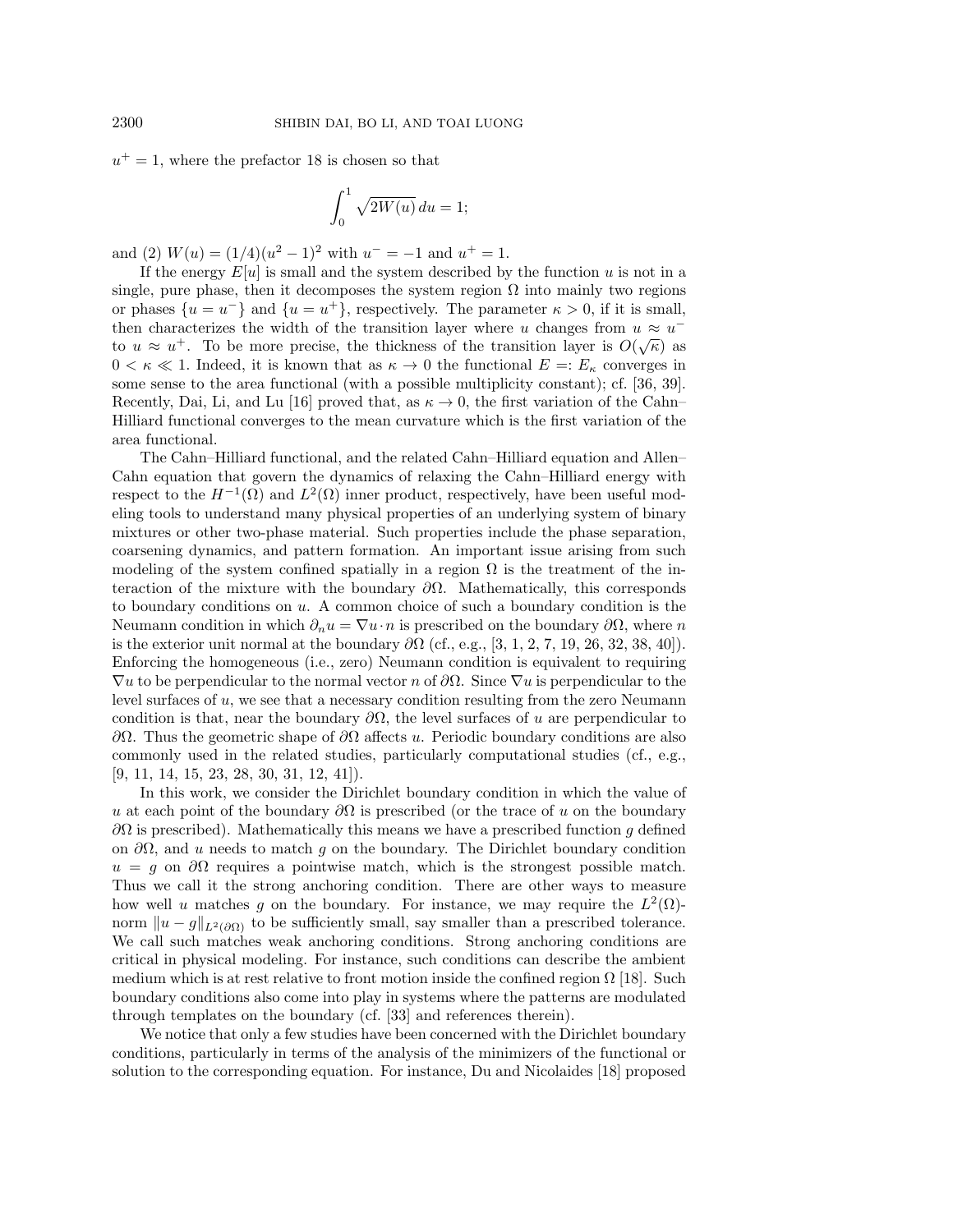a finite element scheme for the 1D Cahn-Hilliard equation using Dirichlet boundary conditions with the total energy decreasing in time. Bronsard and Hilhorst [\[5\]](#page-17-14) studied the limiting behavior of the solution to the Cahn-Hilliard equation with the Dirichlet boundary condition using energy-type methods. Bates and Han [\[4\]](#page-17-15) studied the existence, uniqueness, and continuous dependence on initial data of the solution for a nonlocal Cahn-Hilliard equation with Dirichlet boundary conditions on a bounded do-main. Li et al. [\[34\]](#page-18-11) presented a conservative numerical method for the Cahn-Hilliard equation with Dirichlet boundary conditions in complex domains. Garcke and Lam [\[25\]](#page-18-12) established the well-posedness of the system equipped with Dirichlet boundary conditions for regular potentials with polynomial growth of order less than six and also the existence and uniqueness of weak solutions for some singular potentials.

Our main results of analysis consist of two parts.

- (1) If the boundary value is the average of the two pure phases, then there is a bifurcation of the minimizer for the Cahn–Hilliard energy functional. Such bifurcation depends on the value of  $\kappa/\gamma$ . If this value is larger than or equal to a critical value that is inversely proportional to the first eigenvalue of the negative Laplace operator with the homogeneous Dirichlet boundary condition, then the minimizer is unique and is exactly the homogeneous state. Otherwise, there are exactly two symmetric minimizers.
- (2) For a boundary value that is in between the average of the two pure phases and one of them, the symmetry is broken, and there is only one minimizer which is in the same range.

Our analysis utilizes the notion of the Nehari manifold and connects it to the eigenvalue problem for the negative Laplacian with the homogeneous boundary condition. To gain insight into our analysis, we carry out numerical simulations. We minimize the Cahn-Hilliard functional  $E$  by solving the gradient-flow equation, i.e., the Allen-Cahn equation, with the strong anchoring boundary conditions. We use uniformly distributed random initial values and seek positive solutions.

The rest of the paper is organized as follows: In section [2,](#page-2-0) we state our main theorems. In section [3,](#page-5-0) we introduce the notion of the Nehari manifold and prove some of its properties that will be used in proving our main theorems. In sections [4](#page-8-0) and [5,](#page-12-0) we prove our main theorems. In section [6,](#page-13-0) we present numerical simulations to showcase the theoretical results. Finally, in section [7,](#page-16-0) we draw conclusions and point out directions for further explorations.

<span id="page-2-0"></span>**2.** Main theorems. Let  $g \in H^{1/2}(\partial\Omega)$ . Using the direct method in the calculus of variations, one can prove that the Cahn-Hilliard energy functional  $E$  defined in  $(1.1)$  has a minimizer in the admissible set

(2.1) 
$$
\mathcal{A}_g := \left\{ u \in H^1(\Omega) : u = g \text{ on } \partial \Omega \right\};
$$

see, for instance, [\[20,](#page-17-16) [21\]](#page-17-17). Due to the nonconvexity of  $W(u)$ , the minimizer is generally not unique. Every minimizer  $u \in \mathcal{A}_g$  satisfies the time-independent Allen-Cahn  $\mathrm{equation}$ 

<span id="page-2-2"></span>(2.2) 
$$
-\kappa \Delta u + W'(u) = 0 \quad \text{in } \Omega
$$

 $\mathrm{in}\; \mathrm{the}\; \mathrm{sense}\; \mathrm{that}$ 

<span id="page-2-1"></span>(2.3) 
$$
\langle \delta E[u], v \rangle = \int_{\Omega} \left[ \kappa \nabla u \cdot \nabla v + W'(u)v \right] dx = 0 \quad \forall v \in H_0^1(\Omega).
$$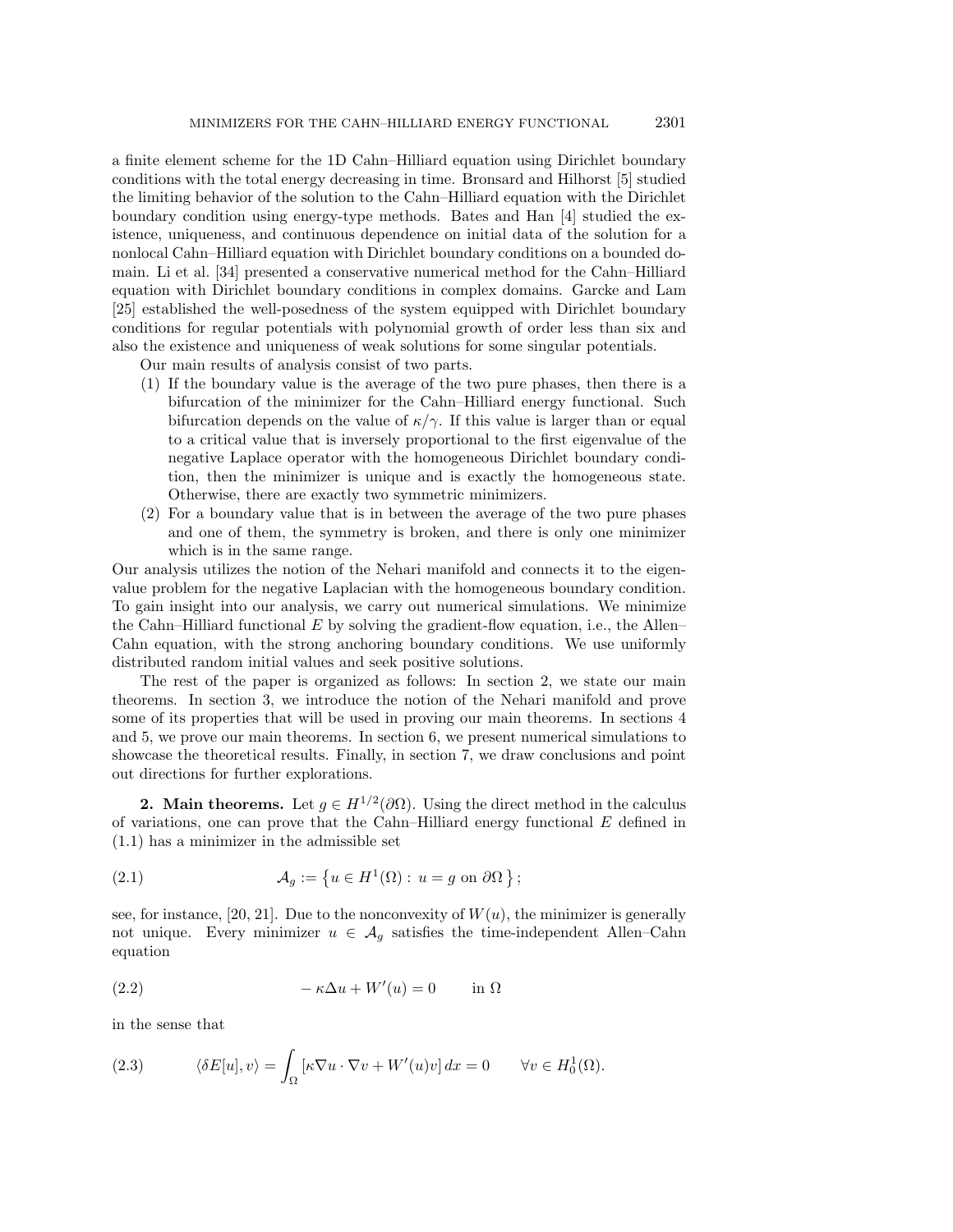Note that the first equality above defines the first variation  $\delta E[u]: H_0^1(\Omega) \to \mathbb{R}$  of the energy functional E at u as a bounded linear functional of  $H_0^1(\Omega)$ , i.e.,  $\delta E[u] \in H^{-1}(\Omega)$ (the dual space of  $H_0^1(\Omega)$ ).

In this paper, we study the morphology of minimizers for  $E$  when the boundary data g satisfy one of the following three conditions on  $\partial\Omega$ :

- $(i)$   $g(x) \equiv \frac{u^+ + u^-}{2}$  $\frac{+u}{2}$  for all  $x \in \partial \Omega ;$
- (ii)  $\frac{u^+ + u^-}{2} < g(x) < u^+$  for all  $x \in \partial \Omega ;$
- (iii)  $u^- < g(x) < \frac{u^+ + u^-}{2}$  $\frac{+u}{2}$  for all  $x \in \partial \Omega$ .

One example of such a boundary function  $g$  is given by

$$
g(x) = g_{\alpha}(x) := \alpha(x)u^{+} + (1 - \alpha(x))u^{-} \quad \text{on } \partial\Omega,
$$

where  $0 < \alpha (x) < 1$  is a function on  $\partial \Omega$ .

The study of case (i) is motivated in part by discussions in  $[17]$  on the existence of positive solution for nonlinear elliptic problems. In this case, since the boundary  $\mathrm{condition}$ 

(2.4) 
$$
u = \frac{u^+ + u^-}{2} \quad \text{on } \partial\Omega
$$

keeps the symmetry of the functional  $E$ , there may exist more than one minimizer for E, but only when the parameter  $\kappa$  is small enough. Indeed, the parameter  $\kappa$  is a bifurcation parameter, with a critical value  $4\gamma/\lambda_1$ , where  $\lambda_1$  is the first eigenvalue for the negative Laplace operator in  $\Omega$  with the homogeneous Dirichlet boundary  $\mathrm{condition}$ 

<span id="page-3-2"></span><span id="page-3-1"></span>
$$
(2.5) \t -\Delta u = \lambda u \t \text{in } \Omega,
$$

$$
(2.6) \t\t u = 0 \t on \partial\Omega.
$$

For cases (ii) and (iii), it turns out there is a unique minimizer for  $E$ . In other words, the choice of boundary conditions breaks the symmetry of the energy functional  $E$ .

We summarize these results in the following two theorems.

<span id="page-3-0"></span>THEOREM 2.1 (the case  $g = (u^+ + u^-)/2$  on  $\partial \Omega$ ). Assume  $g = (u_+ + u_-)/2$  on  $\partial \Omega$ .

(i) If  $\kappa \geq 4\gamma / \lambda _1$ , then the constant function  $u = (u^+ + u^-)/2$  is the only minimizer for  $E$  in  $\mathcal{A}_q$ , and

$$
\min \{ E[u] : u \in A_g \} = \frac{\gamma (u^+ - u^-)^2}{4} |\Omega|.
$$

(ii) If  $\kappa < 4\gamma / \lambda_1$ , then there are exactly two minimizers,  $u_\mathrm{pos}$  and  $u_\mathrm{neg}$ , for E in  $\mathcal{A}_q$ , and

$$
\min\left\{E[u]:u\in\mathcal{A}_g\right\}<\frac{\gamma(u^+-u^-)^2}{4}|\Omega|.
$$

Moreover, these two minimizers  $u_\mathrm{pos}$  and  $u_\mathrm{neg}$  satisfy

$$
u_{\text{pos}} + u_{\text{neg}} = u^- + u^+ \qquad in \ \Omega
$$

and

$$
u^{-} < u_{\text{neg}} < \frac{u^{-} + u^{+}}{2} < u_{\text{pos}} < u^{+}
$$
 in  $\Omega$ .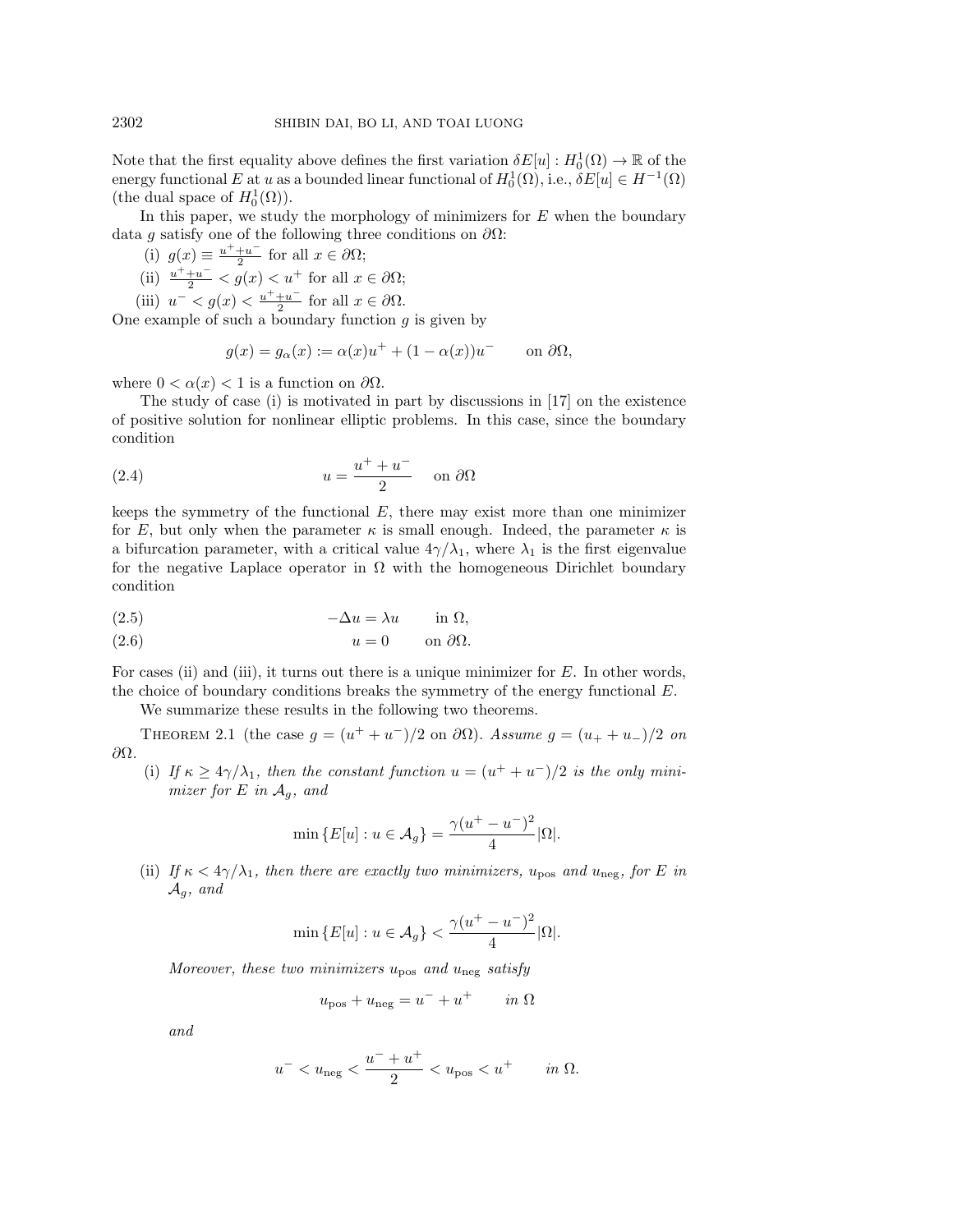Remark. Suppose  $g = (u_+ + u_-)/2$  on  $\partial\Omega$ . Suppose also that  $\Omega$  is axial symmetric with respect to a hyperplane, say,

$$
L := \{ x = (x_1, x') \in \mathbb{R}^d : x_1 = 0 \text{ and } x' = (x_2, \dots, x_d) \},
$$

in the sense that  $(x_1, x') \in \Omega$  if and only if  $(-x_1, x') \in \Omega$ . Then it follows from a classical result of Gidas, Ni, and Nirenberg [\[27\]](#page-18-13) (see also [\[29\]](#page-18-14)) that the solution  $u_{g, \text{pos}}$ is an even function with respect to  $L$ , that is,

$$
u_{g,\text{pos}}(-x_1, x') = u_{g,\text{pos}}(x_1, x') \qquad \forall (x_1, x') \in \Omega.
$$

 $\mathrm{Furthermore},$ 

$$
\frac{\partial u_{g,\text{pos}}}{\partial x_1}(x_1, x') < 0 \qquad \text{if } x_1 > 0.
$$

If  $\Omega$  is a ball, say,  $\Omega = B(0, R)$ , then the solution  $u_{q, \text{pos}}$  is radially symmetric, and

$$
\frac{\partial u_{g,\text{pos}}}{\partial r} < 0 \qquad \text{if } 0 < r < R.
$$

Similar results hold for the solution  $u_{q,\text{neg}}$ .

<span id="page-4-3"></span>THEOREM 2.2 (the case  $(u^+ + u^-)/2 < g < u^+$  on  $\partial \Omega$  or  $u^- < g < (u^+ + u^)/2$ on  $\partial \Omega$ ). Let  $g \in C(\partial \Omega )$ .

(i) If  $(u^+ + u^-)/2 < g < u^+$  on  $\partial \Omega$ , then there exists a unique minimizer  $u_{g,\mathrm{pos}}$ for E in  $\mathcal{A}_q$ . Moreover,

$$
\min_{\partial \Omega} g < u_{g,\text{pos}} < u^+ \qquad \text{in } \Omega.
$$

(ii) If  $u^- < g < (u^+ + u^-)/2$  on  $\partial\Omega$ , then there exists a unique minimizer  $u_{g,\mathrm{neg}}$ for E in  $\mathcal{A}_q$ . Moreover,

$$
u^{-} < u_{g,\text{neg}} < \max_{\partial \Omega} g \qquad \text{in } \Omega.
$$

To simplify the notation, we will rescale all the parameters in the Cahn–Hilliard functional and the boundary data  $q$ . We set

<span id="page-4-0"></span>(2.7) 
$$
\tilde{u} := \frac{2u - (u^+ + u^-)}{u^+ - u^-},
$$

<span id="page-4-1"></span>(2.8) 
$$
\tilde{g} := \frac{2g - (u^+ + u^-)}{u^+ - u^-}.
$$

Then  $u \in \mathcal{A}_{(u^+ + u^-)/2}$  if and only if  $\tilde{u} \in H_0^1(\Omega)$ , and more generally  $u \in \mathcal{A}_g$  if and only if  $\tilde{u} \in \mathcal{A}_{\tilde{g}}$ . Moreover,

<span id="page-4-2"></span>(2.9) 
$$
E[u] = \gamma (u^+ - u^-)^2 \int_{\Omega} \left[ \frac{\tilde{\kappa}}{2} |\nabla \tilde{u}|^2 + \frac{1}{4} (\tilde{u}^2 - 1)^2 \right] dx,
$$

where  $\tilde{\kappa} = \kappa/(4\gamma)$ . We shall then consider the Cahn-Hilliard functional in the specific form of the integral above.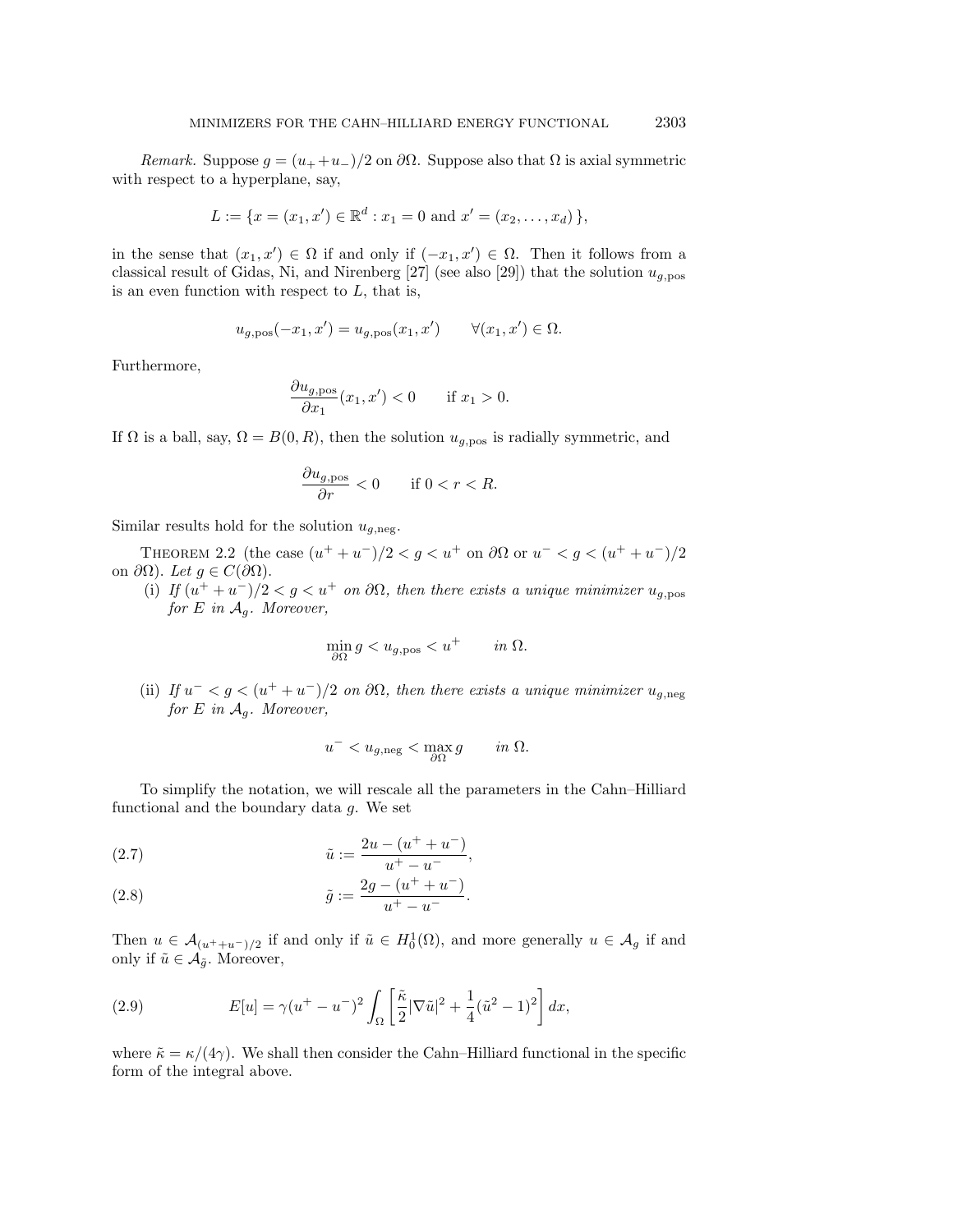<span id="page-5-3"></span><span id="page-5-0"></span>3. The Nehari manifold. We consider the functional

(3.1) 
$$
E[u] = \int_{\Omega} \left[ \frac{\kappa}{2} |\nabla u|^2 + \frac{1}{4} (u^2 - 1)^2 \right] dx, \qquad u \in H^1(\Omega).
$$

We define the associated Nehari manifold [\[6\]](#page-17-19)

$$
S = \left\{ u \in H_0^1(\Omega) : \langle \delta E[u], u \rangle = 0 \right\}.
$$

Thus, by [\(2.3\)](#page-2-1),  $u \in S$  if and only if  $u \in H_0^1(\Omega)$  and

<span id="page-5-1"></span>(3.2) 
$$
\int_{\Omega} \left[ \kappa |\nabla u|^2 + W'(u)u \right] dx = 0.
$$

It is clear that  $0 \in S$  and every critical point of E lies in S.

LEMMA 3.1. The set S is bounded in  $H_0^1(\Omega)$ .

*Proof.* Let  $u \in S$ . We have by the definition of S that

(3.3)  
\n
$$
0 = \int_{\Omega} \left( \kappa |\nabla u|^2 + u^4 - u^2 \right) dx
$$
\n
$$
= \int_{\Omega} \left[ \kappa |\nabla u|^2 + \frac{3u^4}{4} + \left( \frac{u^2}{2} - 1 \right)^2 - 1 \right] dx
$$
\n
$$
\geq \int_{\Omega} \left( \kappa |\nabla u|^2 + \frac{3u^4}{4} - 1 \right) dx.
$$

 $\mathrm{Thus}\quad$ 

$$
\int_{\Omega} \left( \kappa |\nabla u|^2 + \frac{3u^4}{4} \right) dx \leq |\Omega|.
$$

 $\mathrm{Hence}$ 

$$
\|\nabla u\|_{L^2(\Omega)} \le \sqrt{\frac{|\Omega|}{\kappa}}
$$

 $\mathrm{and}\quad % \mathrm{and}\quad % \mathrm{and}\quad % \mathrm{and}\quad % \mathrm{and}\quad % \mathrm{and}\quad % \mathrm{and}\quad % \mathrm{and}\quad % \mathrm{and}\quad % \mathrm{and}\quad % \mathrm{and}\quad % \mathrm{and}\quad % \mathrm{and}\quad % \mathrm{and}\quad % \mathrm{and}\quad % \mathrm{and}\quad % \mathrm{and}\quad % \mathrm{and}\quad % \mathrm{and}\quad % \mathrm{and}\quad % \mathrm{and}\quad % \mathrm{and}\quad % \mathrm{and}\quad % \mathrm{and}\quad % \mathrm{and}\quad % \mathrm{and}\quad % \mathrm{and}\quad % \mathrm{and}\quad % \mathrm{and}\quad % \mathrm{and}\quad % \mathrm{and}\quad % \mathrm{$ 

$$
||u||_{L^{2}(\Omega)} \leq |\Omega|^{1/4} ||u||_{L^{4}(\Omega)} \leq \left(\frac{4}{3} |\Omega|^{2}\right)^{1/4}.
$$

 $\Box$ 

This completes the proof.

Let  $E|_S$  be the restriction of the energy functional E on the Nehari manifold S. We shall classify the local minimizers for  $E|_S$  and show that some local minimizers of  $E|_S$  are actually critical points of E. For each  $u \in H^1(\Omega)$ , we denote

$$
F_u = \{su : s \in \mathbb{R}\} = \text{Span}\{u\}
$$

and call it the fiber associated to  $u$ . We define the fibering map (see, e.g., [\[6\]](#page-17-19))

$$
\Phi_u(s) := E[su] \qquad \forall s \in \mathbb{R}.
$$

Clearly, if u is a local minimizer of E, then  $\Phi_u$  has a local minimum at  $s = 1$ .

The first and second derivatives of the fibering map  $\Phi_u$  are related to the first and second variations of E at u, respectively. Let  $u \in H^1(\Omega)$ . The first variation  $\delta E[u]$  is defined in [\(2.3\)](#page-2-1). The second variation  $\delta^2 E[u]: H_0^1(\Omega) \times H_0^1(\Omega) \to \mathbb{R}$  of the functional  $E$  at  $u$  is defined by

<span id="page-5-2"></span>(3.4) 
$$
\delta^2 E[u](v, w) = \int_{\Omega} \left[ \kappa \nabla v \cdot \nabla w + W''(u)vw \right] dx \quad \forall v, w \in H_0^1(\Omega).
$$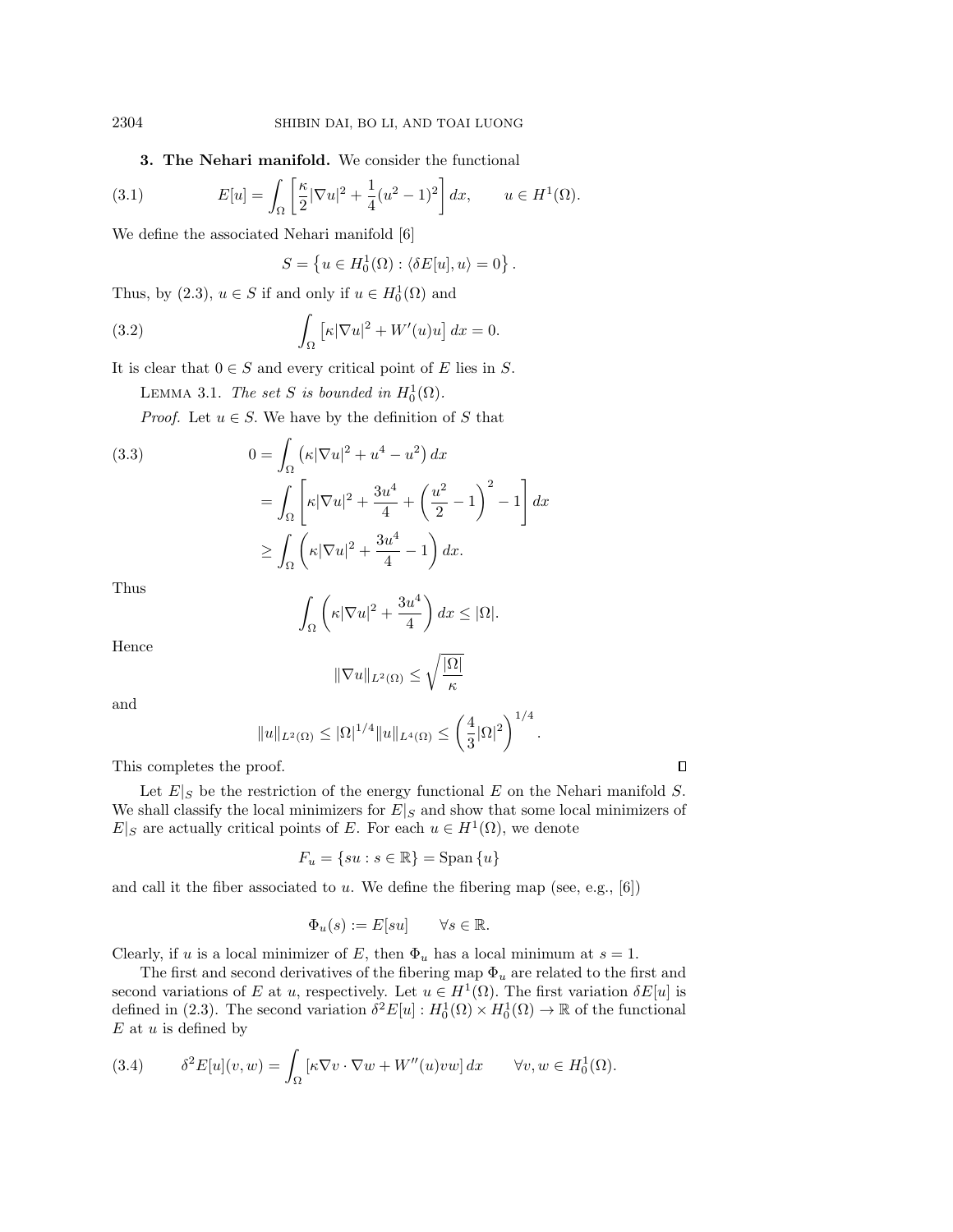LEMMA 3.2. If  $u \in H_0^1(\Omega)$ , then

<span id="page-6-0"></span>(3.5) 
$$
\Phi'_u(s) = \langle \delta E[su], u \rangle = \int_{\Omega} \left[ s\kappa |\nabla u|^2 + W'(su)u \right] dx,
$$

<span id="page-6-1"></span>(3.6) 
$$
\Phi_u''(s) = \delta^2 E[su](u, u) = \int_{\Omega} \left[ \kappa |\nabla u|^2 + W''(su)u^2 \right] dx.
$$

*Proof.* By the definition of  $\Phi_u$  and [\(2.3\)](#page-2-1), we have

$$
\Phi'_u(s) = \lim_{h \to 0} \frac{\Phi_u(s+h) - \Phi_u(s)}{h}
$$
  
= 
$$
\lim_{h \to 0} \frac{E[(s+h)u] - E[su]}{h}
$$
  
= 
$$
\langle \delta E[su], u \rangle
$$
  
= 
$$
\int_{\Omega} [s\kappa |\nabla u|^2 + W(su)u] dx,
$$

leading to  $(3.5)$ . Taking another derivative, we obtain that

$$
\Phi_u''(s) = \int_{\Omega} \left[ \kappa |\nabla u|^2 + W''(su)u^2 \right] dx = \delta^2 E[su](u, u),
$$

leading to  $(3.6)$ .

<span id="page-6-2"></span>COROLLARY 3.3. If  $u \in H_0^1(\Omega) \setminus \{0\}$  and  $s \in \mathbb{R} \setminus \{0\}$ , then  $su \in S$  if and only if  $\Phi'_u(s) = 0.$ 

*Proof.* We have by  $(3.5)$  that

$$
\Phi_u'(s) = \langle \delta E[su],u\rangle = \frac{1}{s}\left\langle \delta E[su],su\right\rangle,
$$

 $\mathrm{implying}\; \mathrm{the}\; \mathrm{assertion}.$ 

Thus,  $0 \neq u \in S$  if and only if  $s = 1$  is a stationary point of  $\Phi_u(s)$ , i.e., u is a critical point of E restricted on the fiber  $F_u$ . It is therefore natural to split the manifold S into three parts,  $S^+, S^-$ , and  $S^0$ , corresponding to when u is a local minimum, local maximum, and point of inflection of  $E$  along the fiber  $F_u$ . Hence, we  $\mathrm{define}$ 

$$
S^{+} = \{u \in S : \delta^{2} E[u](u, u) > 0\},\
$$
  
\n
$$
S^{-} = \{u \in S : \delta^{2} E[u](u, u) < 0\},\
$$
  
\n
$$
S^{0} = \{u \in S : \delta^{2} E[u](u, u) = 0\}.
$$

LEMMA 3.4. Let  $u_0 \in S - S^0$  be a local minimizer for  $E|_S$ . Then  $\delta E[u_0] = 0$ .

*Proof.* If  $u_0$  is a local minimizer for  $E|_S$ , then  $u_0$  is a solution to the following  $\mathrm{optimization}\mathrm{}\mathrm{problem}\mathrm{:}% \mathbb{C}\mathrm{p}\mathrm{d}\mathrm{p}\mathrm{d}\mathrm{p}\mathrm{d}\mathrm{p}\mathrm{d}\mathrm{p}\mathrm{d}\mathrm{p}\mathrm{d}\mathrm{p}\mathrm{d}\mathrm{p}\mathrm{d}\mathrm{p}\mathrm{d}\mathrm{p}\mathrm{d}\mathrm{p}\mathrm{d}\mathrm{p}\mathrm{d}\mathrm{p}\mathrm{d}\mathrm{p}\mathrm{d}\mathrm{p}\mathrm{d}\mathrm{p}\mathrm{d}\mathrm{p}\mathrm{d}\mathrm{p}\mathrm{d}\mathrm{p}\mathrm{d}\mathrm{p}\mathrm{d}\mathrm{p}\mathrm{d}\mathrm{p}\mathrm{d}\mathrm{p}\mathrm{d}\mathrm{p}\mathrm{d}\mathrm{p}\mathrm{$ 

Minimize 
$$
E[u]
$$
 among all  $u \in H_0^1(\Omega)$   
subject to  $\Gamma[u] := \int_{\Omega} \left[ \kappa |\nabla u|^2 + W'(u)u \right] dx = 0$ .

 $\Box$ 

 $\Box$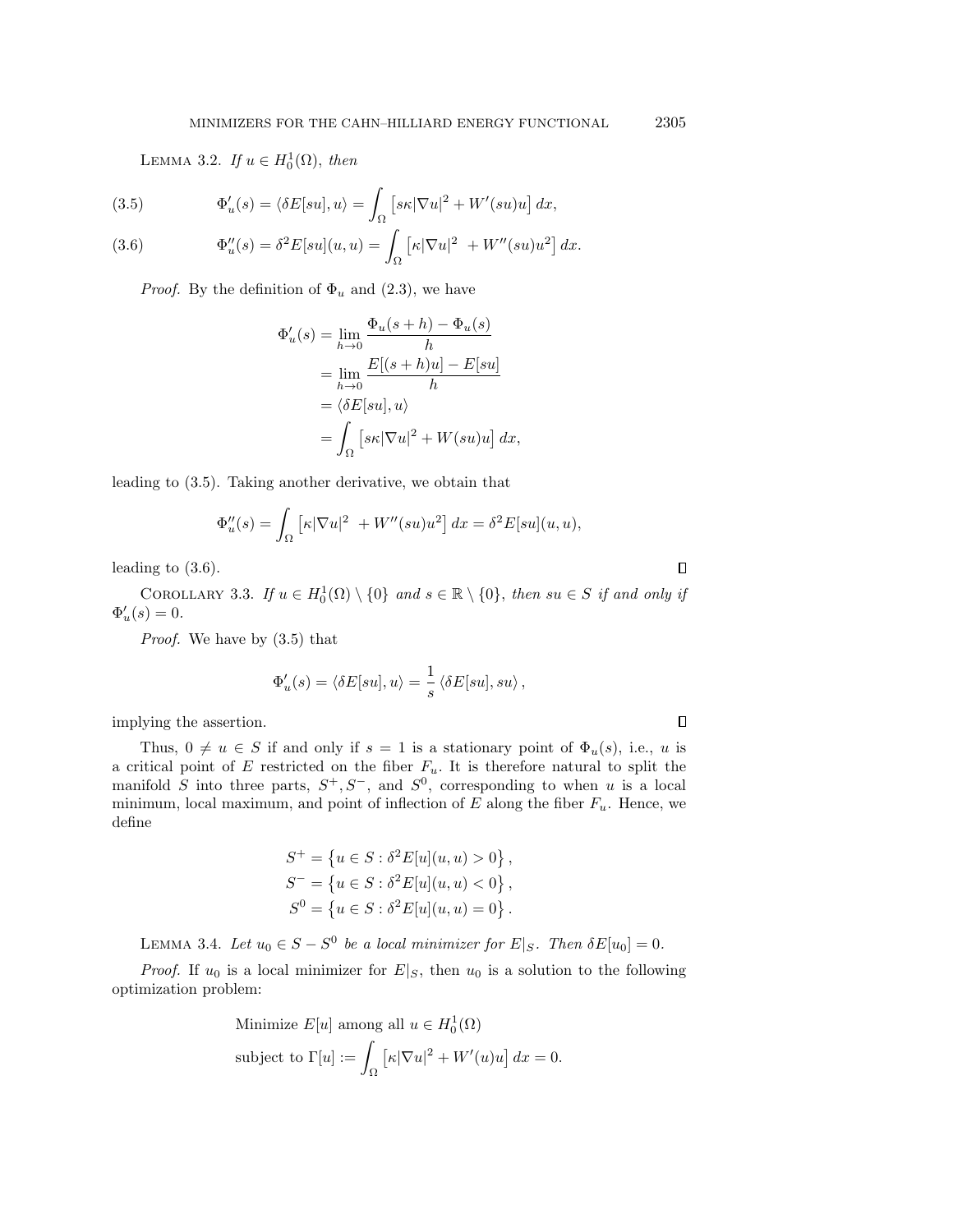Then there exists a Lagrange multiplier  $\mu \in \mathbb{R}$  such that  $\delta E[u_0] = \mu \delta \Gamma[u_0]$  in the  $\mathrm{sense}\,$  that

<span id="page-7-1"></span>(3.7) 
$$
\langle \delta E[u_0], v \rangle = \mu \langle \delta \Gamma[u_0], v \rangle \qquad \forall v \in H_0^1(\Omega).
$$

Since  $u_0 \in S \subset H_0^1(\Omega)$ , we have

<span id="page-7-0"></span>(3.8) 
$$
0 = \langle \delta E[u_0], u_0 \rangle = \mu \langle \delta \Gamma[u_0], u_0 \rangle.
$$

 $\mathrm{On}\; \mathrm{the}\; \mathrm{other}\; \mathrm{hand},$ 

$$
\langle \delta \Gamma[u_0], u_0 \rangle = \int_{\Omega} \left[ 2\kappa |\nabla u_0|^2 + W''(u_0)u_0^2 + W'(u_0)u_0 \right] dx
$$
  
\n
$$
= \int_{\Omega} \left[ \kappa |\nabla u_0|^2 + W''(u_0)u_0^2 \right] dx \qquad \text{by (3.2)}
$$
  
\n
$$
= \delta^2 E[u_0](u_0, u_0)
$$
  
\n
$$
\neq 0 \qquad \text{since } u_0 \notin S^0.
$$

This and [\(3.8\)](#page-7-0) imply that  $\mu = 0$ , and hence by [\(3.7\)](#page-7-1)

$$
\langle \delta E[u_0], v \rangle = 0 \qquad \forall v \in H_0^1(\Omega).
$$

<span id="page-7-3"></span>That is,  $\delta E[u_0] = 0$ .

Corollary 3.5. We have

$$
S = \left\{ u \in H_0^1(\Omega) : \int_{\Omega} (\kappa |\nabla u|^2 + u^4 - u^2) \, dx = 0 \right\},
$$
  
\n
$$
S^+ = \left\{ u \in S : \int_{\Omega} (\kappa |\nabla u|^2 + 3u^4 - u^2) \, dx > 0 \right\}
$$
  
\n
$$
= \left\{ u \in S : \int_{\Omega} u^4 \, dx > 0 \right\}
$$
  
\n
$$
= \left\{ u \in S : u \neq 0 \right\},
$$
  
\n
$$
S^- = \left\{ u \in S : \int_{\Omega} u^4 \, dx < 0 \right\} = \emptyset,
$$
  
\n
$$
S^0 = \left\{ u \in S : \int_{\Omega} u^4 \, dx = 0 \right\} = \{0\}.
$$

*Proof.* By [\(1.2\)](#page-0-1),  $W'(u) = -u + u^3$ . Thus the expression of S follows from its definition; cf. [\(3.2\)](#page-5-1). Now,  $u \in S$  if and only if  $u \in H_0^1(\Omega)$  and

<span id="page-7-2"></span>
$$
\int_{\Omega} \kappa |\nabla u|^2 dx = \int_{\Omega} \left( u^2 - u^4 \right) dx.
$$

Since  $W''(u) = 3u^2 - 1$ , we thus obtain the expression of  $S^+$ ,  $S^-$ , and  $S^0$  by their definitions and the formula of the second variation  $(3.4)$ .  $\Box$ 

<span id="page-7-4"></span>LEMMA 3.6. Let  $u \in H_0^1(\Omega) \setminus \{ 0 \}.$  $(i)$  If

(3.9) 
$$
\int_{\Omega} \left( \kappa |\nabla u|^2 - u^2 \right) dx \ge 0,
$$

 $\Box$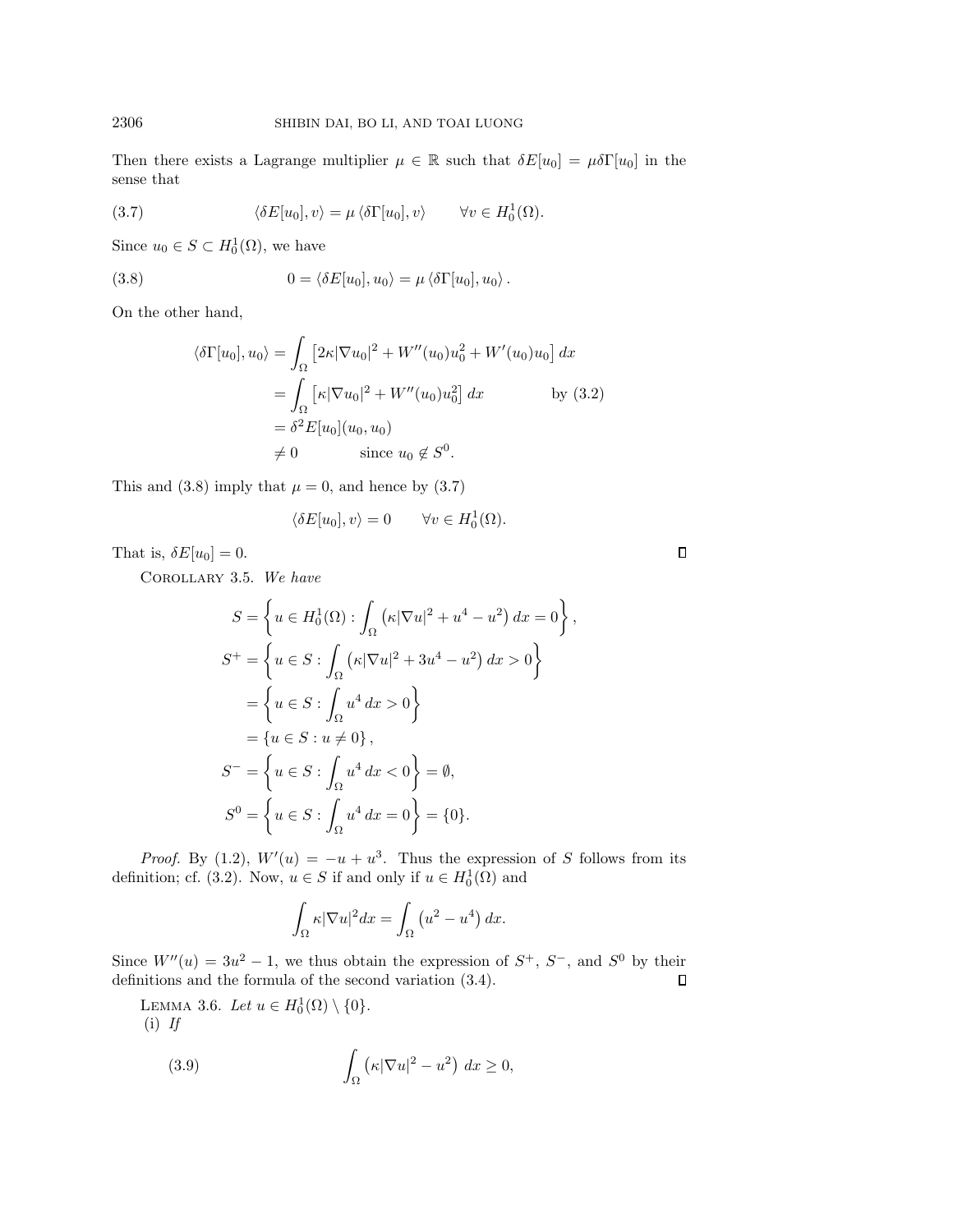then  $\Phi_u$  has no positive critical points or positive turning points,  $\Phi_u$  is monotonically increasing in  $s > 0$ , and

<span id="page-8-1"></span>
$$
\lim_{s \to \infty} \Phi_u(s) = \infty.
$$

 $(i)$  If

(3.10) 
$$
\int_{\Omega} \left( \kappa |\nabla u|^2 - u^2 \right) dx < 0,
$$

then  $\Phi_u$  has exactly one positive critical point

<span id="page-8-2"></span>(3.11) 
$$
s_u = \left[ -\frac{\int_{\Omega} \left( \kappa |\nabla u|^2 - u^2 \right) dx}{\int_{\Omega} u^4 dx} \right]^{1/2},
$$

 $\Phi_u''(s_u) > 0$ , and  $s_u u \in S^+$ .

*Proof.* Since  $W(u) = (u^2 - 1)^2/4$ , we have by [\(3.5\)](#page-6-0) and [\(3.6\)](#page-6-1) that

$$
\Phi'_u(s) = \int_{\Omega} \left[ s \left( \kappa |\nabla u|^2 - u^2 \right) + s^3 u^4 \right] dx,
$$
  

$$
\Phi''_u(s) = \int_{\Omega} \left( \kappa |\nabla u|^2 - u^2 + 3s^2 u^4 \right) dx.
$$

Therefore,  $\Phi'_u(s) = 0$  if and only if  $s = 0$  or

$$
s^{2} = -\frac{\int_{\Omega} (\kappa |\nabla u|^{2} - u^{2}) dx}{\int_{\Omega} u^{4} dx}.
$$

 $\mathrm{If} \ (3.9) \ \mathrm{holds} \ \mathrm{true}, \ \mathrm{then}$  $\mathrm{If} \ (3.9) \ \mathrm{holds} \ \mathrm{true}, \ \mathrm{then}$  $\mathrm{If} \ (3.9) \ \mathrm{holds} \ \mathrm{true}, \ \mathrm{then}$ 

$$
\Phi'_u(s) \ge s^3 \int_{\Omega} u^4 dx > 0 \qquad \forall s > 0
$$

 $\mathrm{and}\;$ 

$$
\Phi_u''(s) \ge 3s^2 \int_{\Omega} u^4 dx > 0 \qquad \forall s > 0.
$$

These imply the assertion of part (i). If [\(3.10\)](#page-8-1) holds true, then  $s_u$  defined in [\(3.11\)](#page-8-2) is the unique solution to  $\Phi'_u(s) = 0$  for  $s \in (0, \infty)$ . Moreover,

$$
\Phi_u''(s_u) = -2 \int_{\Omega} \left( \kappa |\nabla u|^2 - u^2 \right) dx > 0.
$$

By Corollary [3.3,](#page-6-2)  $s_u u \in S$ . By Corollary [3.5,](#page-7-3)  $s_u u \in S^+$ . Part (ii) is proved.

 $\Box$ 

<span id="page-8-0"></span>4. Proof of Theorem [2.1.](#page-3-0) By the change of variables  $(2.7)$ ,  $(2.8)$ , and  $(2.9)$ , we will consider the rescaled functional  $E$  defined in  $(3.1)$ . Note that the parameter  $\kappa$  in the energy E defined in [\(2.9\)](#page-4-2) is  $\kappa/(4\gamma)$  with  $\kappa$  and  $\gamma$  in the original functional E  $\mathrm{defined}\mathrm{in}$   $(1.1).$ 

Case 1:  $\kappa \geq 1/\lambda_1$ . We need to prove that  $u = 0$  is the unique minimizer of the functional E defined in [\(3.1\)](#page-5-3) over  $H_0^1(\Omega)$  and that the minimum energy is  $|\Omega|/4$ .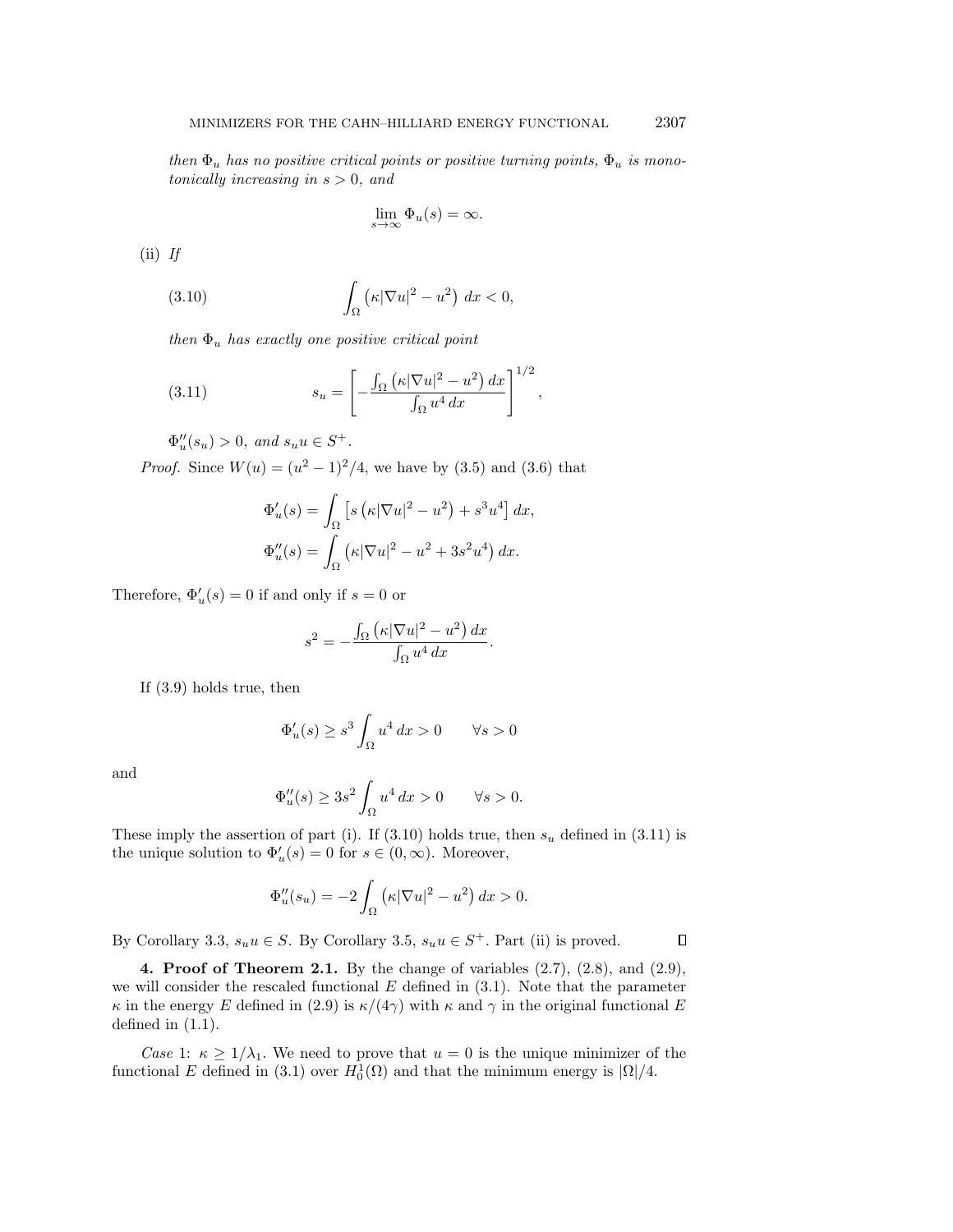We recall that  $\lambda_1 > 0$  is the smallest eigenvalue of the eigenvalue problem [\(2.5\)](#page-3-1) and  $(2.6)$ . By Rayleigh's principle, we have

(4.1) 
$$
\lambda_1 = \min \left\{ \frac{\int_{\Omega} |\nabla u|^2 dx}{\int_{\Omega} u^2 dx} : u \in H_0^1(\Omega), u \neq 0 \right\}.
$$

 $\mathrm{Hence}$ 

$$
\int_{\Omega} |\nabla u|^2 dx \geq \lambda_1 \int_{\Omega} u^2 dx \qquad \forall u \in H_0^1(\Omega).
$$

If  $\kappa \geq 1/\lambda_1$ , we have for any  $u \in H_0^1(\Omega)$  that

$$
E[u] = \int_{\Omega} \left( \frac{1}{2} (\kappa |\nabla u|^2 - u^2) + \frac{u^4 + 1}{4} \right) dx
$$
  
\n
$$
\geq \int_{\Omega} \left( \frac{1}{2} (\kappa \lambda_1 - 1) u^2 + \frac{u^4}{4} + \frac{1}{4} \right) dx
$$
  
\n
$$
\geq \frac{1}{4} |\Omega|.
$$

The equality holds if and only if  $u = 0$ . Therefore,  $u = 0$  is the unique minimizer of E defined in [\(3.1\)](#page-5-3) and the minimum value is  $|\Omega|/4$ . Part (i) of Theorem [2.1](#page-3-0) is proved.

Case 2:  $0 < \kappa < 1/\lambda_1$ . We need to prove that there are exactly two minimizers,  $u_{\text{pos}}$  and  $u_{\text{neg}}$ , of the energy functional [\(3.1\)](#page-5-3) in  $H_0^1(\Omega)$ , the minimum energy value is  $\mathrm{less}$  than  $|\Omega| / 4$ , and

$$
(4.2) \t\t upos + uneg = 0 \t\t in  $\Omega$ ,
$$

$$
(4.3) \qquad \qquad -1 < u_{\text{neg}} < 0 < u_{\text{pos}} < 1 \qquad \text{in } \Omega.
$$

We prove all these in three steps. But first we note that there exists  $u^* \in H_0^1(\Omega)$  that minimizes the energy functional E defined in [\(3.1\)](#page-5-3) over  $H_0^1(\Omega)$ ; cf. Theorem 3.3 in [\[13\]](#page-17-20).

Step 1. An estimate of the minimum energy. Let  $\psi_1$  be an eigenfunction corresponding to  $\lambda_1$ . Then we have

$$
\int_{\Omega} |\nabla \psi_1|^2 dx = \lambda_1 \int_{\Omega} \psi_1^2 dx.
$$

 $\mathrm{Hence}\quad% \mathcal{C}=\mathrm{Hence}\mathcal{C}$ 

$$
\int_{\Omega} \left( \kappa |\nabla \psi_1|^2 - \psi_1^2 \right) dx = (\kappa \lambda_1 - 1) \int_{\Omega} \psi_1^2 dx < 0.
$$

We define  $s_{\psi_1}$  by [\(3.11\)](#page-8-2) with  $\psi_1$  replacing u. Then, by Lemma [3.6,](#page-7-4)  $s_{\psi_1}\psi_1 \in S^+ \subset S$ . Hence, by the expression of elements in  $S$  in Corollary [3.5,](#page-7-3) we have

$$
\int_{\Omega} \left[ \kappa |\nabla (s_{\psi_1} \psi_1)|^2 + (s_{\psi_1} \psi_1)^4 - (s_{\psi_1} \psi_1)^2 \right] dx = 0.
$$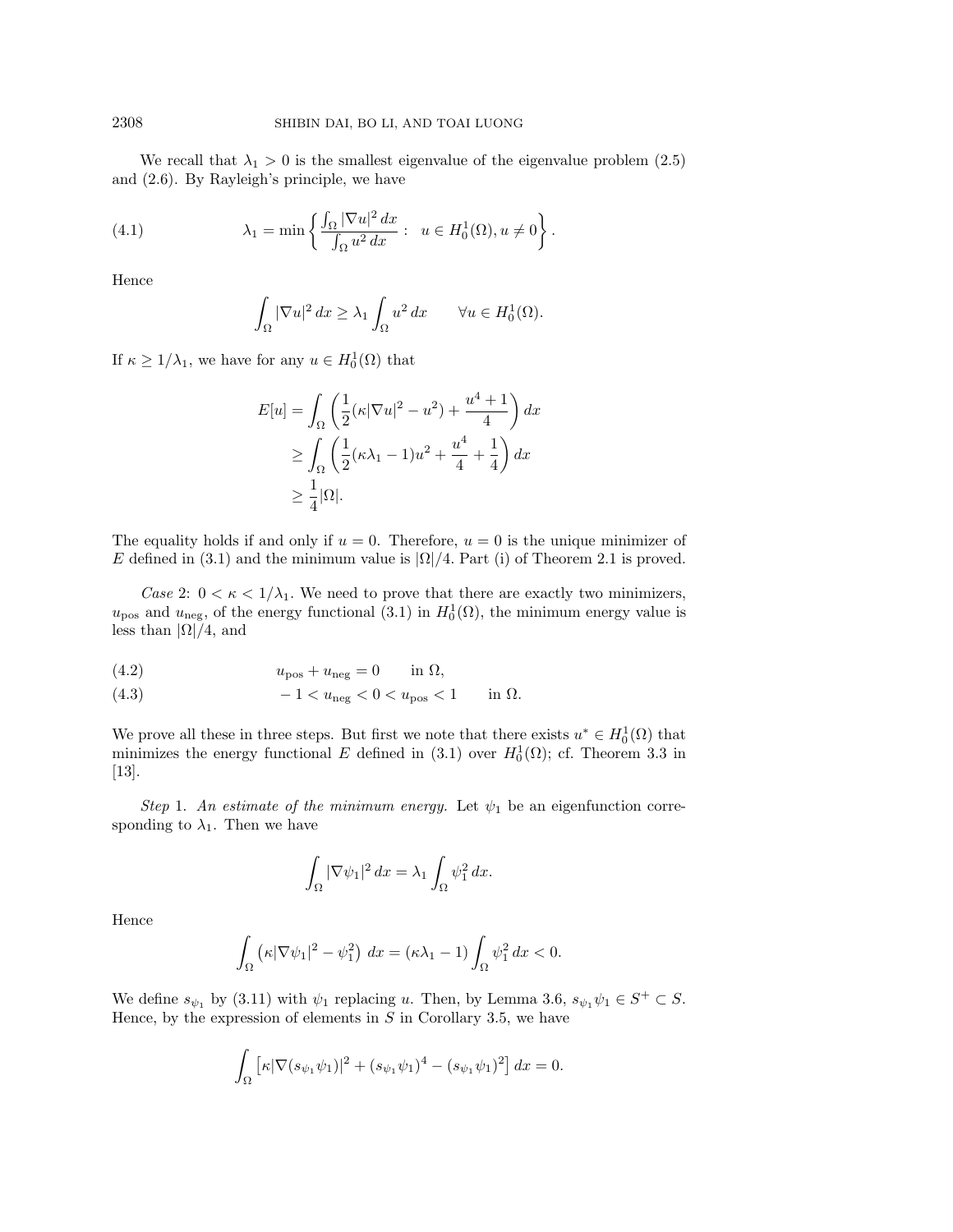$\mathrm{Thus}\quad$ 

$$
E[s_{\psi_1}\psi_1] = \int_{\Omega} \left[ \frac{\kappa}{2} |\nabla(s_{\psi_1}\psi_1)|^2 + \frac{1}{4} ((s_{\psi_1}\psi_1)^4 - 2(s_{\psi_1}\psi_1)^2 + 1) \right] dx
$$
  
\n
$$
= \frac{1}{4} \int_{\Omega} \left[ 1 - (s_{\psi_1}\psi_1)^4 \right] dx
$$
  
\n
$$
= \frac{|\Omega|}{4} - \frac{\left[ \int_{\Omega} (\kappa |\nabla \psi_1|^2 - \psi_1^2) dx \right]^2}{\int_{\Omega} \psi_1^4 dx}
$$
  
\n
$$
= \frac{|\Omega|}{4} - (\kappa \lambda_1 - 1)^2 \frac{\left( \int_{\Omega} \psi_1^2 dx \right)^2}{\int_{\Omega} \psi_1^4 dx}
$$
  
\n
$$
< \frac{|\Omega|}{4}.
$$

 $\mathrm{Therefore},$ 

<span id="page-10-3"></span>(4.4) 
$$
E[u^*] = \min \{ E[u] : u \in H_0^1(\Omega) \} \le E[s_{\psi_1} \psi_1] < \frac{|\Omega|}{4}.
$$

Step 2. Properties of minimizers  $u_{\text{pos}}$  and  $u_{\text{neg}}$ . We define  $u_{\text{pos}} = |u^*| \in H_0^1(\Omega)$ and  $u_{\text{neg}} = -|u^*| \in H_0^1(\Omega)$ . Since  $|\nabla u^*| = |\nabla u_{\text{pos}}| = |\nabla u_{\text{neg}}|$  a.e., and  $W(u) =$  $(u^2-1)^2/4$  is an even function, we have  $E[u_{\text{pos}}] = E[u_{\text{neg}}] = E[u^*]$ . That is, both  $u_{\text{pos}}$  and  $u_{\text{neg}}$  are minimizers for E over  $H_0^1(\Omega)$ . Clearly,

 $\sim$ 

$$
u_{\text{pos}} \ge 0
$$
,  $u_{\text{neg}} \le 0$ , and  $u_{\text{pos}} + u_{\text{neg}} = 0$  in  $\Omega$ .

We now obtain the bounds for these minimizers. We will only analyze the bounds for  $u_{\text{pos}}$ , since the bound for  $u_{\text{neg}}$  can be obtained by the relation  $u_{\text{neg}} = -u_{\text{pos}}$ .

Consider nonnegative solutions for the Euler-Lagrange equation for  $E$  in  $H_0^1(\Omega)$ :

<span id="page-10-0"></span>(4.5) 
$$
-\kappa \Delta u + u^3 - u = 0 \quad \text{in } \Omega,
$$

<span id="page-10-1"></span>
$$
(4.6) \t\t u = 0 \t on \partial\Omega,
$$

$$
(4.7) \t\t u \ge 0 \t\t in  $\Omega$ .
$$

This system has a trivial solution  $u \equiv 0$ . Since  $u_{\text{pos}}$  is a minimizer for E in  $H_0^1(\Omega)$ ,  $u_{\text{pos}}$  is a nontrivial weak solution for [\(4.5\)](#page-10-0)–[\(4.7\)](#page-10-1). By the Sobolev embedding theorem with the space dimension  $d = 2$  or 3, we have  $f := u_{\text{pos}} - u_{\text{pos}}^3 \in L^2(\Omega)$ . Then by the regularity theory for  $-\kappa \Delta u_{\text{pos}} = f$ , we see that  $u \in H^2(\Omega)$ . By the Sobolev embedding theorem again we have  $u \in C^{0,\beta}(\overline{\Omega})$  for  $\beta = 1/2$  if  $d = 3$  for any  $\beta \in (0,1)$  if  $d = 2$ . For the interior regularity, we can use a bootstrap argument to show that  $u \in H_{loc}^m(\Omega)$ for any positive integer m, and hence  $u \in C^{\infty}(\Omega)$ . Thus  $u \in C^{\infty}(\Omega) \cap C^{0,\beta}(\overline{\Omega})$ .

<span id="page-10-2"></span>CLAIM 1.  $u_\mathrm{pos}\mathit{ is a positive solution to } (4.5)-(4.7).$  $u_\mathrm{pos}\mathit{ is a positive solution to } (4.5)-(4.7).$  $u_\mathrm{pos}\mathit{ is a positive solution to } (4.5)-(4.7).$  $u_\mathrm{pos}\mathit{ is a positive solution to } (4.5)-(4.7).$  $u_\mathrm{pos}\mathit{ is a positive solution to } (4.5)-(4.7).$  That is,  $u_\mathrm{pos} > 0$  in  $\Omega$ .

*Proof of Claim* [1](#page-10-2). If not, then there exists  $x_0 \in \Omega$  such that  $u_{\text{pos}}(x_0) = 0$ . Let  $v = -u_{\text{pos}}$ . Then  $v \le 0$  in  $\Omega$  and v attains a nonnegative maximum at  $x_0$ . But since  $u_\mathrm{pos}$  satisfies [\(4.5\)](#page-10-0), we have

$$
\kappa \Delta v - cv = -v \ge 0
$$
, with  $c = v^2 \ge 0$ .

By the maximum principle [\[21,](#page-17-17) [29\]](#page-18-14), we conclude that  $v = constant$ . Since  $v = 0$  on  $\partial\Omega$ , we must have  $v \equiv 0$  in  $\Omega$ , i.e.,  $u_{\text{pos}} \equiv 0$  in  $\Omega$ . This contradicts the fact that the 0 function is not a minimizer as its energy is  $|\Omega|/4$ , which is strictly greater than the minimum energy by  $(4.4)$ . Claim [1](#page-10-2) is proved.  $\Box$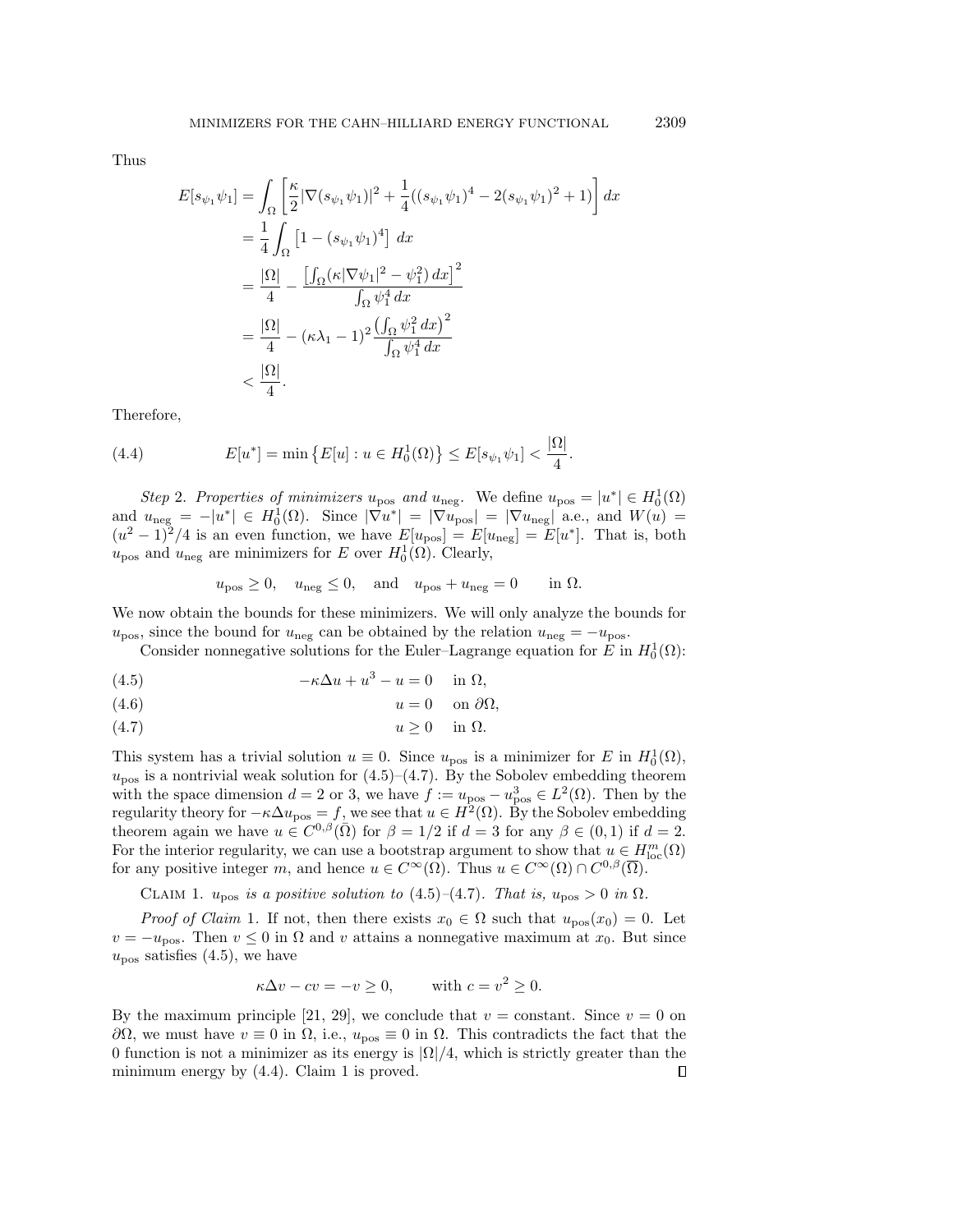Claim [1](#page-10-2) also eliminates the existence of minimizers that have both positive and negative parts. Indeed, if  $v$  is a minimizer that has both positive and negative parts, then there exists  $x_0 \in \Omega$  such that  $v(x_0) = 0$ , and hence  $|v(x_0)| = 0$ . But since  $|v|$ is a nonnegative minimizer, by Claim [1,](#page-10-2) |v| must be strictly positive in  $\Omega$ . This is a  $\mathrm{contradiction}.$ 

<span id="page-11-0"></span>CLAIM 2.  $u_\mathrm{pos} < 1$  in  $\overline{\Omega}$ .

*Proof of Claim [2](#page-11-0).* Since  $u_{\text{pos}} = 0$  on  $\partial\Omega$ ,  $u_{\text{pos}}$  must attain its maximum at some interior point  $x_0 \in \Omega$ . Then  $u_{\text{pos}}(x_0) > 0$  and  $\Delta u_{\text{pos}}(x_0) \leq 0$ . Consequently by [\(4.5\)](#page-10-0)  $\mathrm{we}\ \mathrm{get}$ 

$$
u_{\text{pos}}(x_0)^3 = \kappa \Delta u_{\text{pos}}(x_0) + u_{\text{pos}}(x_0) \le u_{\text{pos}}(x_0).
$$

Hence  $u_{\text{pos}}(x_0)^2 \leq 1$  and  $u_{\text{pos}}(x_0) \leq 1$ . Consequently  $u_{\text{pos}}(x) \leq 1$  for all  $x \in \Omega$ .

To show that  $u_{\text{pos}} < 1$  for all  $\Omega$ , we need only to show that  $u_{\text{pos}}(x_0) < 1$ . If not, then  $u_{\text{pos}}(x_0) = 1$ . Define  $v = u_{\text{pos}} - 1$ . Then  $-1 \le v \le 0$  in  $\Omega$  and  $v(x_0) = 0$  is the nonnegative maximum of v in  $\Omega$ . By [\(4.5\)](#page-10-0), we have

$$
\kappa \Delta v - (v+1)(v+2)v = 0.
$$

Since  $(v+1)(v+2) \ge 0$ , by the maximum principle we conclude that  $v = constant$ . Since  $v(x_0) = 0$ , we get  $v \equiv 0$  and  $u_{\text{pos}} \equiv 1$ , contradicting the fact that  $u_{\text{pos}} = 0$  on  $\partial \Omega$ . Claim [2](#page-11-0) is proved.  $\Box$ 

Step 3. Uniqueness of a positive minimizer. We will prove the uniqueness of positive minimizer by contradiction. Recall that all minimizers of  $E$  are in  $S$ . By the expression of element in S in Corollary [3.5,](#page-7-3) we have for any  $u \in S$ 

<span id="page-11-1"></span>(4.8) 
$$
E[u] = \frac{1}{4} \int_{\Omega} (1 - u^4) dx.
$$

Suppose there are two positive minimizers  $u_1, u_2 \in H_0^1(\Omega)$  for  $E[u]$ , and  $u_1 \neq u_2$  in  $\mathrm{the}\ \mathrm{sense}\ \mathrm{that}$ 

$$
|\{x \in \Omega : u_1(x) \neq u_2(x)\}| > 0.
$$

 $\mathrm{Then}$ 

$$
E[u_1] = E[u_2] = \inf \{ E[u] : u \in H_0^1(\Omega) \}.
$$

 $\mathrm{Define}% \left( \mathcal{N}\right) \equiv\mathrm{Der}\left( \mathcal{N}\right)$ 

$$
\Omega_1 := \{ x \in \Omega : u_1(x) \ge u_2(x) \},
$$
  
\n
$$
\Omega_2 := \{ x \in \Omega : u_1(x) < u_2(x) \}.
$$

Correspondingly, we define for all  $u \in H_0^1(\Omega)$ 

(4.9) 
$$
E_i[u] := \int_{\Omega_i} \left[ \frac{\kappa}{2} |\nabla u|^2 + \frac{1}{4} (u^2 - 1)^2 \right] dx, \qquad i = 1, 2.
$$

Then  $E[u] = E_1[u] + E_2[u]$ . If  $\Omega_1$  or  $\Omega_2$  is of measure zero, say  $|\Omega_2| = 0$ , then

$$
u_1 \ge u_2
$$
 a.e. in  $\Omega$  and  $|\{x \in \Omega : u_1(x) > u_2(x)\}| > 0$ .

So, by [\(4.8\)](#page-11-1) and  $u_1 \geq u_2 > 0$  in  $\Omega$ , we have

(4.10) 
$$
E[u_1] = \frac{1}{4} \int_{\Omega} (1 - u_1^4) dx < \frac{1}{4} \int_{\Omega} (1 - u_2^4) dx = E[u_2],
$$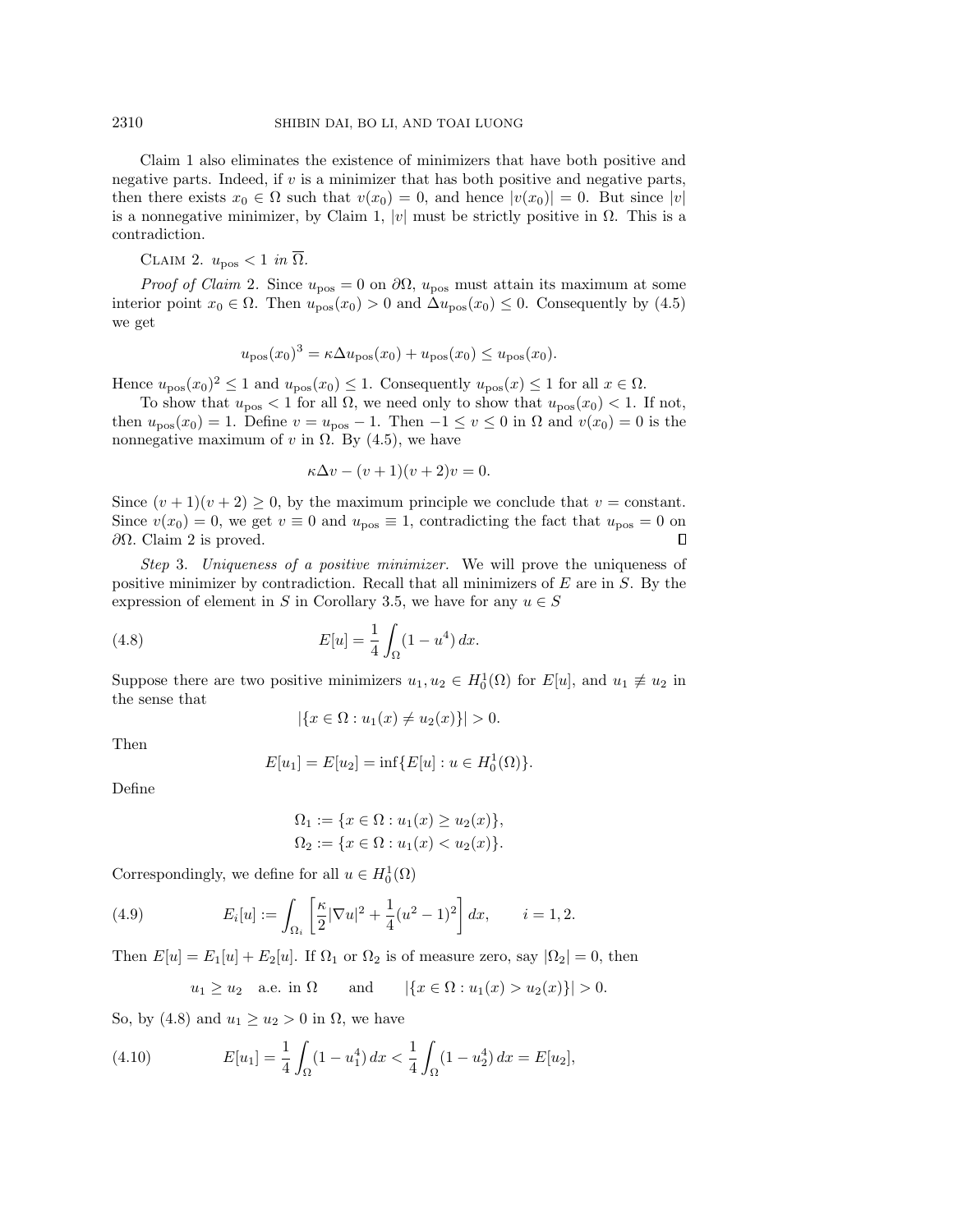a contradiction. Thus we must have  $|\Omega_1| > 0$  and  $|\Omega_2| > 0$ .

We now analyze the identity

$$
E_1[u_1] + E_2[u_1] = E_1[u_2] + E_2[u_2] = \inf E
$$

by considering three cases.

(a) If  $E_1[u_1] = E_1[u_2]$ , then  $E_2[u_1] = E_2[u_2]$ . Define

<span id="page-12-1"></span>(4.11) 
$$
w := \max\{u_1, u_2\} = \begin{cases} u_1 & \text{in } \Omega_1, \\ u_2 & \text{in } \Omega_2. \end{cases}
$$

Then it is easy to show [\[21,](#page-17-17) [22\]](#page-17-21) that  $w \in H_0^1(\Omega)$  and

(4.12) 
$$
\nabla w = \begin{cases} \nabla u_1 & \text{a.e. in } \Omega_1, \\ \nabla u_2 & \text{a.e. in } \Omega_2. \n\end{cases}
$$

 $\mathrm{So}$ 

$$
E[w] = E_1[u_1] + E_2[u_2] = E_1[u_2] + E_2[u_2] = E[u_2] = \inf E.
$$

Thus w is a minimizer for E and  $w \in S$ . But  $w \ge u > 0$  a.e. in  $\Omega$  and  $| \{ x \in \Omega : w(x) > u_1(x)\} | > 0. \mathrm{Hence},\$ 

$$
E[w] = \frac{1}{4} \int_{\Omega} (1 - w^4) \, dx < \frac{1}{4} \int_{\Omega} (1 - u_1^4) \, dx = E[u_1] = \inf E,
$$

 $\times$  contradiction.

(b) If  $E_1[u_1] < E_1[u_2]$ , then  $E_2[u_1] > E_2[u_2]$ . Again we consider w defined by  $(4.11)$ . Then

$$
E[w] = E_1[u_1] + E_2[u_2] < E_1[u_2] + E_2[u_2] = E[u_2] = \inf E,
$$

 $\mathrm{a}\mathrm{}\mathrm{}\mathrm{contradiction}.$ 

(c) If  $E_1[u_1] > E_1[u_2]$ , then  $E_2[u_1] < E_2[u_2]$ . Consider

(4.13) 
$$
w_2 := \min\{u_1, u_2\} = \begin{cases} u_2 & \text{in } \Omega_1, \\ u_1 & \text{in } \Omega_2. \end{cases}
$$

Then  $w_2 \in H_0^1(\Omega)$  and

$$
E[w_2] = E_1[u_2] + E_2[u_1] < E_1[u_1] + E_2[u_1] = E[u_1] = \inf E,
$$

 $\times$  contradiction.

The proof of Theorem [2.1](#page-3-0) is complete.

<span id="page-12-0"></span>5. Proof of Theorem [2.2.](#page-4-3) By  $(2.7)$ ,  $(2.8)$ , and  $(2.9)$ , the two cases in Theo-rem [2.2](#page-4-3) are simplified as follows: (i)  $0 < g < 1$ , and (ii)  $-1 < g < 0$ . Let  $u_g^*$  be a  $\mathrm{min}\mathrm{imizer}$  for E in  $\mathcal{A}_q$ .

Case  $0 < g < 1$ . Since  $E[|u|] = E[u]$  for any  $u \in H^1(\Omega)$ , we define  $u_{g, \text{pos}} =$  $|u_g^*| \geq 0$ ; then  $u_{g,\text{pos}} \in \mathcal{A}_g$  and  $E[u_{g,\text{pos}}] = E[u_g^*]$ . Thus  $u_{g,\text{pos}}$  is a minimizer for E in  $\mathcal{A}_q$ . The proofs for the bound and the uniqueness of  $u_{\text{pos}}$  in the previous section have nothing to do with the boundary condition of  $u_{\text{pos}}$ . So using the same proofs, we establish that  $u_{g,pos}$  is the unique minimizer for E in  $\mathcal{A}_g$  and  $0 < u_{g,pos} < 1$ .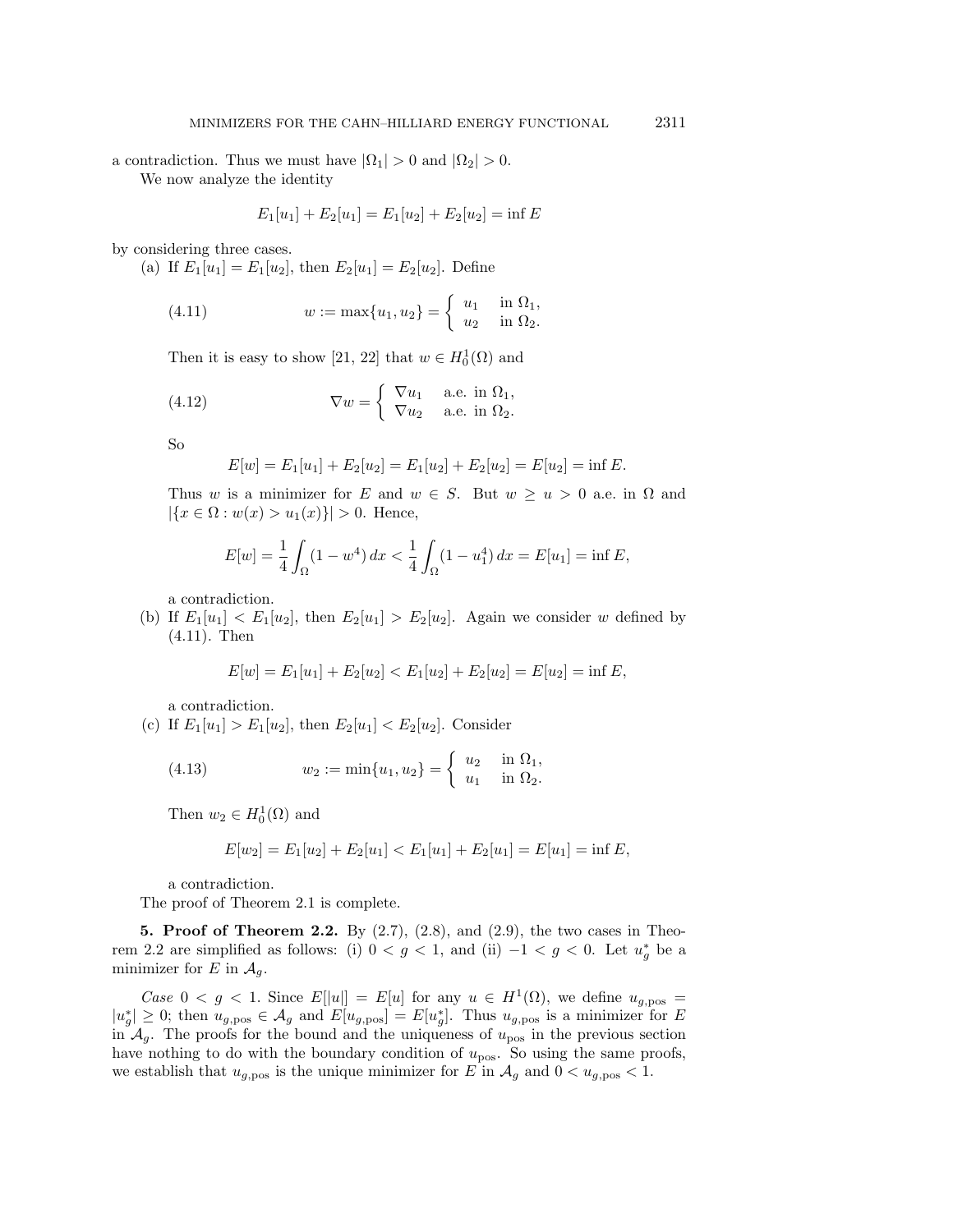Since  $u_{q, \text{pos}}$  is a solution to the Euler-Lagrange equation

<span id="page-13-1"></span>(5.1) 
$$
-\kappa \Delta u + u^3 - u = 0 \quad \text{in } \Omega,
$$

$$
(5.2) \t\t u = g \t on \partial\Omega,
$$

by [\(5.1\)](#page-13-1) and  $0 < u_{g,\mathrm{pos}} < 1$ , we have

(5.3) 
$$
\kappa \Delta u_{g,\text{pos}} = u_{g,\text{pos}}^3 - u_{g,\text{pos}} < 0 \quad \text{in } \Omega.
$$

Thus  $u_{q, \text{pos}}$  cannot attain its minimum over  $\overline{\Omega}$  at an interior point of  $\Omega$ . Consequently,

$$
\min_{\partial \Omega} g < u_{g,\text{pos}} < 1 \quad \text{ in } \Omega.
$$

Case  $-1 < g < 0$ . We define  $u_{g,\text{neg}} = -|u_g^*| \leq 0$ . The rest of the proof is similar to that of (i).

 $\Box$ 

The proof of Theorem [2.2](#page-4-3) is complete.

<span id="page-13-0"></span>**6. Numerical simulations.** In this section, we present some numerical simulations to showcase the properties of the energy minimizers that we have described in Theorem [2.1.](#page-3-0) To find the minimum of E, we solve the equation of the  $L^2$ -gradient flow of  $E$ , that is, the Allen-Cahn equation

<span id="page-13-2"></span>(6.1) 
$$
\frac{\partial u}{\partial t} = \kappa \Delta u - W'(u),
$$

with the homogeneous Dirichlet boundary condition  $u = 0$  on  $\partial\Omega$ . Our goal is to eventually reach an equilibrium state, or its numerical approximation, of  $(6.1)$  and hope that the equilibrium state is a minimizer of  $E$ . In principle, it is possible for the gradient flow to get stuck at local minimizers of  $E$ . When we consider only positive solutions of  $(6.1)$ , we expect, however, that our numerical solutions may approximate  $\mathrm{global}\:\mathrm{min}\mathrm{iniz}\mathrm{ers}.$  $\overline{\phantom{a}}$ 

We choose a square domain  $\Omega = (0, L) \times (0, L)$  with  $L =$  $2\pi$  so that  $\lambda_1 = 1$ . We use the forward Euler finite difference scheme for the time discretization and the standard 5-point central differencing scheme for the discretization of the Laplacian  $\mathrm{operator}$ :

(6.2) 
$$
\frac{u_{i,j}^{n+1} - u_{i,j}^n}{\Delta t} = \kappa \frac{u_{i+1,j}^n + u_{i,j+1}^n - 4u_{i,j}^n + u_{i-1,j}^n + u_{i,j-1}^n}{h^2} - W'(u_{i,j}^n).
$$

The parameters are  $h = L/128$  and  $\Delta t = 1 \times 10^{-4}$ . The time step is small enough for our numerical simulations to be stable; see, e.g., [\[37\]](#page-18-15) for stability conditions for parabolic equations. Since our interest is to find minimizers u of E which solve  $(2.2)$ , we define the error term  $\mathrm{err}^n$  by

(6.3) 
$$
err_{i,j}^{n} := \kappa \frac{u_{i+1,j}^{n} + u_{i,j+1}^{n} - 4u_{i,j}^{n} + u_{i-1,j}^{n} + u_{i,j-1}^{n}}{h^{2}} - W'(u_{i,j}^{n}).
$$

We assign random initial values for  $u^0$  and run the simulations from  $t = 0$  to at least  $t = 50$  and  $||err^n||_{\infty} < 1 \times 10^{-7}$ , whichever comes later. When both criteria are met, we consider the solution  $u^n$  as an equilibrium state of  $(6.1)$  and treat  $u^n$  as a minimizer of  $E$ . We use two types of random initial values. The first consists of random initial values uniformly distributed in  $[-0.5, 0.5]$ . The second consists of positive random initial values uniformly distributed in [0, 1]. Since in our setting  $\lambda_1 = 1$ , the critical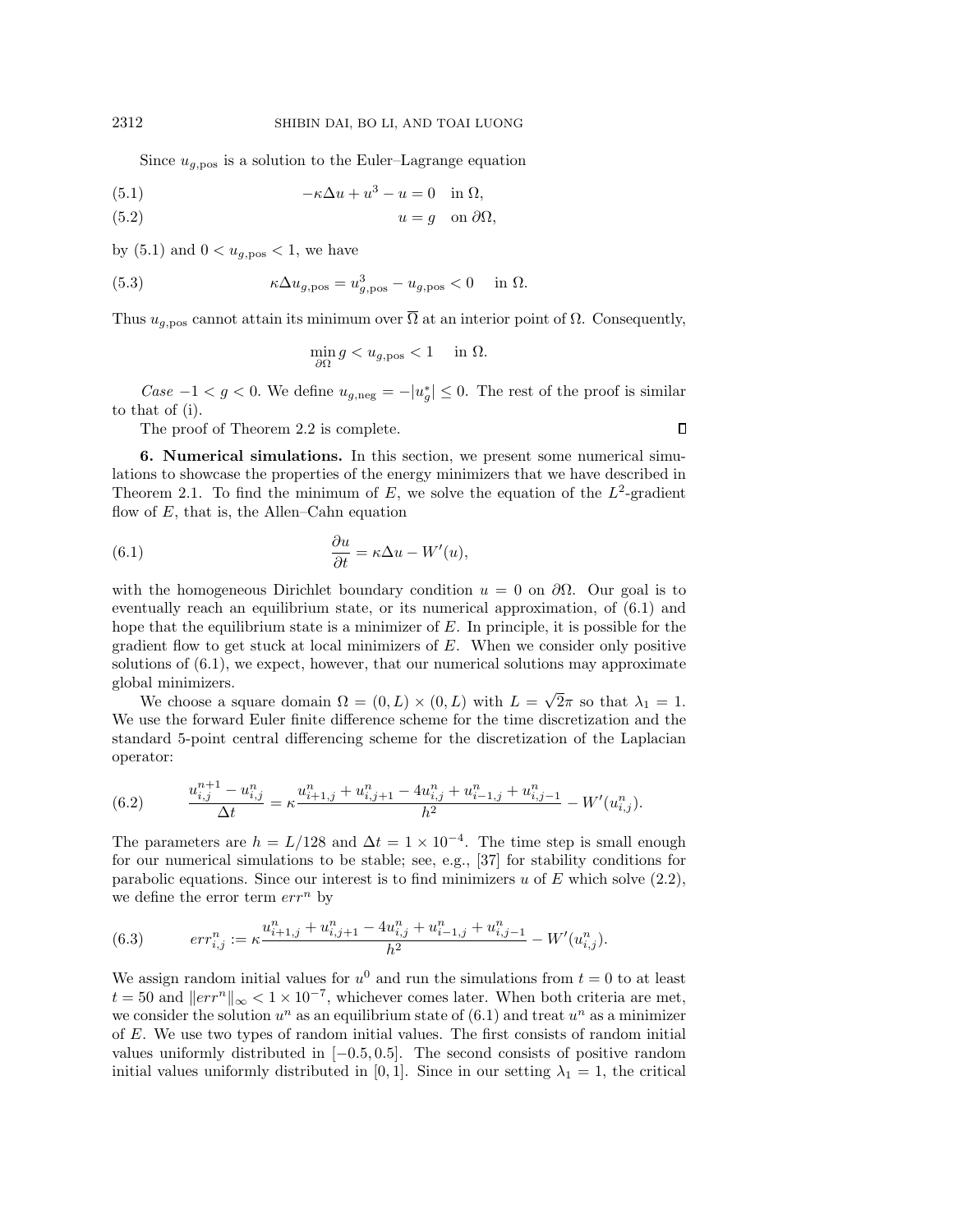<span id="page-14-0"></span>

FIG. 6.1. Surface plots of the positive minimizer of the functional E for different values of  $\kappa$ . Left:  $\kappa = 0.05$ ; middle:  $\kappa = 0.50$ ; right:  $\kappa = 0.90$ .

<span id="page-14-1"></span>

FIG. 6.2. Contour plots of the positive minimizer of the functional E for different values of  $\kappa$ . Left:  $\kappa = 0.05$ ; middle:  $\kappa = 0.50$ ; right:  $\kappa = 0.90$ .

value for  $\kappa$  is 1. To clarify the dependence of energy on  $\kappa$ , we denote the energy by  $E^{\kappa}$ , and the positive and negative minimizers by  $u_{\text{pos}}^{\kappa}$  and  $u_{\text{neg}}^{\kappa}$ .

In Figures [6.1](#page-14-0) and [6.2,](#page-14-1) we plot the surface and contour of the positive minimizer of the functional E, respectively, for different values of the parameter  $\kappa$ . In Figure [6.3](#page-15-0) (left), we plot the minimum energy min E vs. the parameter  $\kappa$ . In Figure [6.3](#page-15-0) (right), we plot the profiles of the positive minimizer  $u_{\text{pos}}^{\kappa}$  along the diagonal  $y = x$  of the  $\mathrm{domain}.$ 

Here are our observations from our numerical simulations:

- (i) For  $\kappa > 1$ , for both types of initial values, the numerical solution converges to the constant solution  $u = 0$ . The energy  $E^{\kappa}[u^n]$  approaches  $E[0] = |\Omega|/4$ .
- (ii) For  $0 < \kappa < 1$ , if initial values are between [-0.5, 0.5], then the solutions  $u^n$ can converge to either a positive solution  $u_{\text{pos}}^{\kappa}$  or a negative solution  $u_{\text{neg}}^{\kappa}$ . In  $\mathrm{addition}, u_{\mathrm{neg}}^{\kappa} = - u_{\mathrm{pos}}^{\kappa}.$
- (iii) For  $0 < \kappa < 1$ ,  $u_{\text{pos}}^{\kappa}$  is symmetric with respect to  $x = L/2$ ,  $y = L/2$ ,  $y = x$ , and  $y = L - x$  and attains its maximum at the center of the domain; see Figures [6.1](#page-14-0) and [6.2.](#page-14-1) In addition, the contours are concentric. This is the symmetry property stated in the remark after Theorem [2.1.](#page-3-0)
- (iv) The minimum energy is a strictly increasing function of  $\kappa \in (0,1)$  and is a constant for  $\kappa > 1$ ; see Figure [6.3](#page-15-0) (left). This can be easily proved by observing for  $0 < \kappa_1 < \kappa_2 < 1$ ,  $E^{\kappa_1}[u_{\text{pos}}^{\kappa_1}] \leq E^{\kappa_1}[u_{\text{pos}}^{\kappa_2}] < E^{\kappa_2}[u_{\text{pos}}^{\kappa_2}]$ , since  $u_{\text{pos}}^{\kappa_2}$  $\mathrm{is} \mathrm{\; not} \mathrm{\; a}\mathrm{\; constant}.$
- (v) The positive minimizers  $u_{\text{pos}}^{\kappa}$  also exhibit a monotonicity for  $0 < \kappa < 1$ ; see Figures [6.1](#page-14-0) and [6.3](#page-15-0) (right). The study of this phenomenon is beyond the  $\mathrm{scope\;of\;this\;paper.}$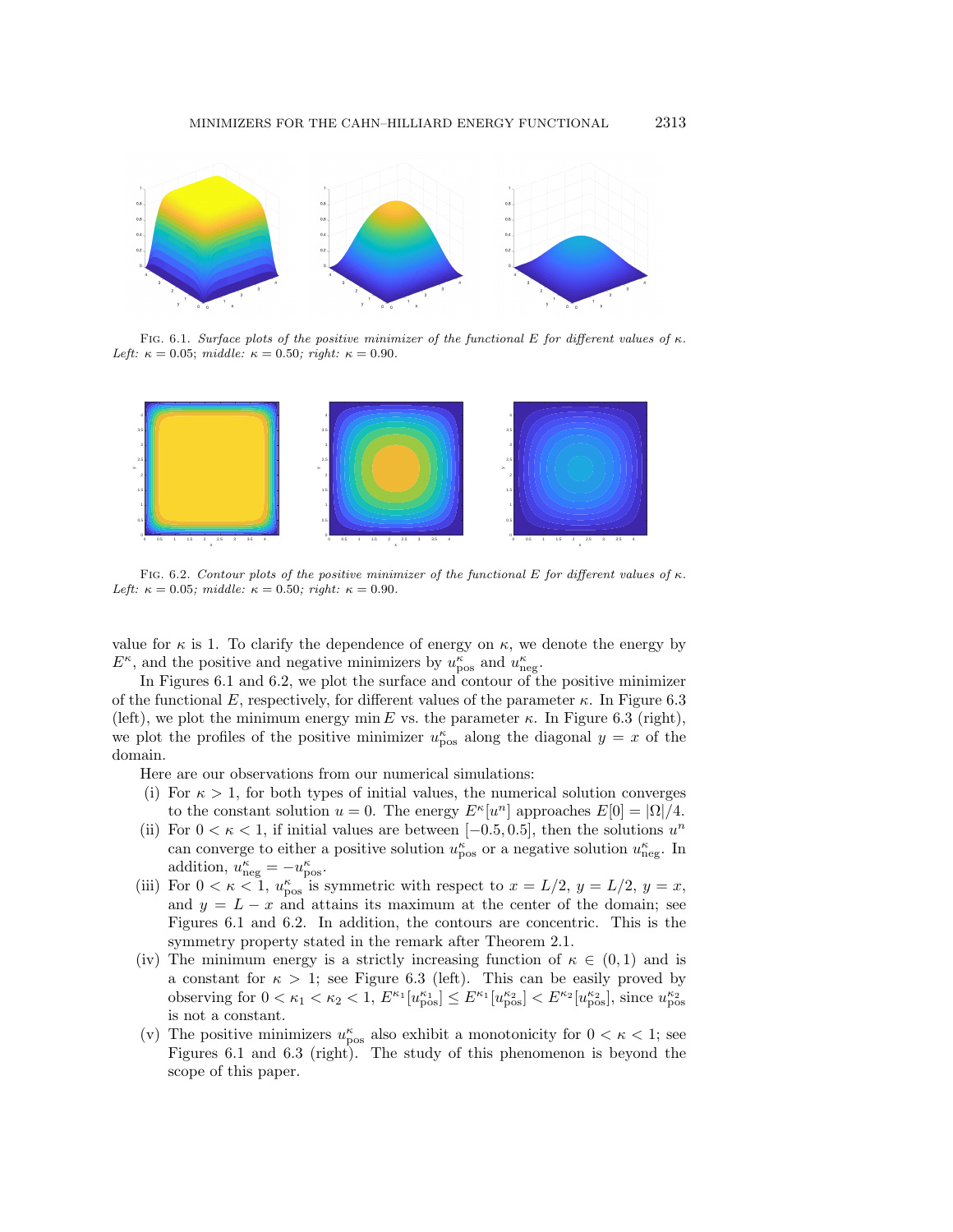<span id="page-15-0"></span>

FIG. 6.3. Left: min E vs.  $\kappa$ . The dashed line corresponds to the value  $|\Omega | /4$ . For  $\kappa \geq 1$ , min E remains a constant that is equal to  $|\Omega | /4$ . For  $0 < \kappa < 1$ , min  $E < |\Omega | /4$ . The value min E decreases as  $\kappa$  decreases. Right: the profiles of the positive minimizer  $u_{\text{pos}}^{\kappa}$  along the diagonal  $y = x$  of the domain. From bottom to top:  $\kappa = 0.95, 0.90, 0.85, ..., 0.05$ .

For  $\kappa = 1$  we observe that the solution  $u^n$  converges very slowly to the equilibrium solution  $u = 0$ . A heuristic spectral analysis indicates that it is an intrinsic feature of the Allen-Cahn equation [\(6.1\)](#page-13-2) with  $W(u) = \frac{1}{4}(u^2 - 1)^2$ . Namely, the Allen-Cahn equation [\(6.1\)](#page-13-2) resolves the lowest frequency very slowly when  $\kappa = 1/\lambda_1$ . Let  $\lambda_i$  and  $\{\phi_i\}$  be the eigenvalues and the normalized eigenfunctions for the negative Laplace operator with homogeneous Dirichlet boundary condition, i.e.,

$$
-\Delta \phi_i = \lambda_i \phi_i \quad \text{in } \Omega, \qquad \phi_i = 0 \quad \text{on } \partial \Omega, \qquad \text{and} \qquad \int_{\Omega} \phi_i^2(x) \, dx = 1.
$$

Then we can decompose the solution  $u(x,t)$  for [\(6.1\)](#page-13-2) as  $u(x,t) = \sum_{i=1}^{\infty} \alpha_i(t)\phi_i(x)$ . Since  $W'(u) = u^3 - u$ , we also write  $u^3 = \sum_{i=1}^{\infty} \beta_i(t) \phi_i(x)$ . Plugging these expressions  $\mathrm{into} \ (6.1), \mathrm{we} \ \mathrm{have}$  $\mathrm{into} \ (6.1), \mathrm{we} \ \mathrm{have}$  $\mathrm{into} \ (6.1), \mathrm{we} \ \mathrm{have}$ 

$$
\sum_{i=1}^{\infty} \alpha'_i(t)\phi_i(x) = \sum_{i=1}^{\infty} \left( (1 - \kappa \lambda_i)\alpha_i(t) - \beta_i(t) \right) \phi_i(x).
$$

For each mode we have an ODE

$$
\alpha_i'(t) = (1 - \kappa \lambda_i)\alpha_i(t) - \beta_i(t),
$$

whose solution satisfies

$$
\alpha_i(t) = e^{-(\kappa \lambda_i - 1)(t - t_0)} \alpha_i(t_0) - \int_{t_0}^t e^{-(\kappa \lambda_i - 1)(t - s)} \beta_i(s) \, ds \quad \forall t > t_0 > 0
$$

for any fixed  $t_0 > 0$ . For the lowest frequency mode  $i = 1$ , if  $\kappa = 1$ , since  $\lambda_1 = 1$  we  $\mathrm{have}$ 

<span id="page-15-1"></span>(6.4) 
$$
\alpha_1(t) = \alpha_1(t_0) - \int_{t_0}^t \beta_1(s) \ ds.
$$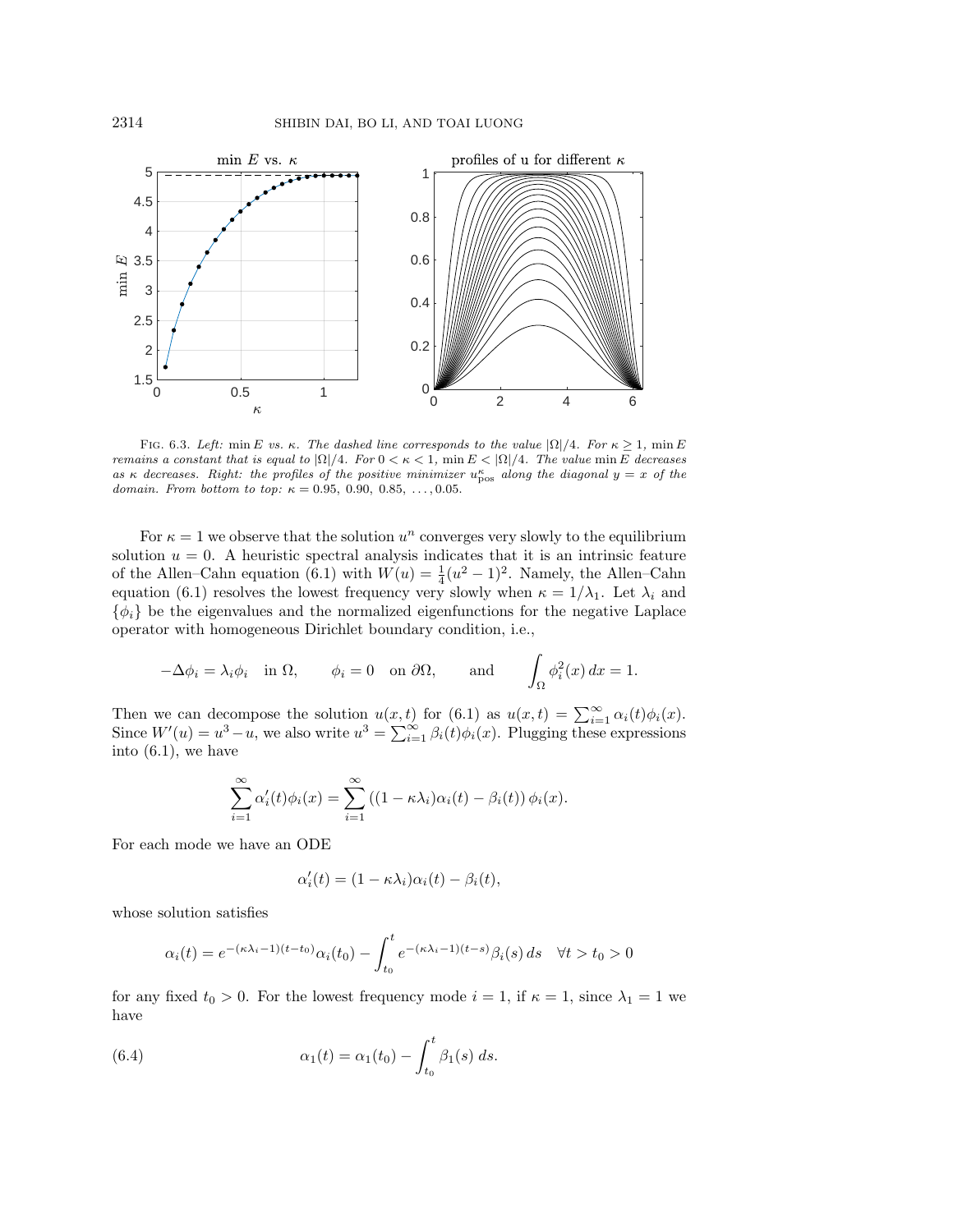By our theoretical result in Theorem [2.1,](#page-3-0) we know that  $u$  approaches 0. Suppose at time  $t \geq t_0$  that u is of magnitude  $O(\varepsilon)$  for some  $0 < \varepsilon < 1$  and  $\alpha_1(t_0) \neq 0$ . Then

$$
\alpha_1(t_0) = \int_{\Omega} u(t_0, x)\phi_1(x) dx \sim O(\varepsilon),
$$

$$
\beta_1(t) = \int_{\Omega} u(t, x)^3 \phi_1(x) dx \sim O(\varepsilon^3).
$$

By [\(6.4\)](#page-15-1), heuristically it takes at least a period of time  $O(\varepsilon^{-2})$  to drive  $\alpha_1(t)$  into the magnitude of  $O(\varepsilon^2)$ . Afterward  $\beta_1 \sim O(\varepsilon^6)$  and it takes a period of time  $O(\varepsilon^{-4})$ to drive  $\alpha_1$  from  $O(\varepsilon^2)$  into the magnitude of  $O(\varepsilon^3)$ . If  $\kappa \neq 1$ , then for  $i = 1$ we do not encounter this slowdown issue for  $\alpha_1(t)$  because of the exponential term  $e^{-(\kappa \lambda_1 - 1)t} \alpha_1(t_0).$ 

For all other modes  $i \geq 2$ , we do not have such a slow resolution issue. If  $\kappa \neq 1/\lambda_i$ for all  $i \geq 2$ , then the exponential term  $e^{-(\kappa\lambda_i-1)t}\alpha_i(t_0)$  will dominate. If  $\kappa = 1/\lambda_i$ for some  $i \geq 2$ , then since  $\lambda_i > \lambda_1$ , we have  $\kappa < 1/\lambda_1$ . By Theorem [2.1](#page-3-0) we know  $u_{\text{pos}}^{\kappa} > 0$  in  $\Omega$ . So if u is close to  $u_{\text{pos}}^{\kappa}$ , then  $\beta_i = \int_{\Omega} u^3 \phi_i dx$  is of magnitude  $O(1)$ , and  $\alpha_i(t)$  can be resolved in reasonable time by [\(6.4\)](#page-15-1) (with the subscript 1 replaced by i).

<span id="page-16-0"></span>**7.** Discussions. In this paper, we study the minimizers of the Cahn–Hilliard energy functional under some strong anchoring conditions that are related to the two pure phases that define the double well in the functional. We have found a bifurcation phenomenon for the minimizers when the boundary value is exactly the average of the two pure phases. In such a case, depending on the bifurcation parameter, there can be a unique minimizer or there can be two distinct minimizers. If the boundary value is in between one pure phase and the average of the two pure phases, then the minimizer is unique and is also within the same range. Therefore, our analysis indeed shows a significant effect of the strong anchoring conditions to the minimizers of the Cahn-Hilliard functional. Our numerical simulations indeed confirm our analysis.

Our work is a first step toward detailed analysis of the minimizers of Cahn-Hilliard energy functional under strong anchoring conditions. There are, however, many more interesting problems along the lines of our analysis. First, it is natural to extend our work to more general Dirichlet boundary data that are related to the two phases  $u_{-}$  and  $u_{+}$ . For instance, it will be interesting to understand the morphology of minimizers when the boundary value is a convex combination of the two phases  $u_{-}$  and  $u_{+}$  with volume fractions  $\lambda \in (0,1)$  and  $1-\lambda$ , respectively. Second, we have not considered the mass conservation in our current study. In fact, in our setting, the total mass in the domain  $\Omega$  (i.e., the integral of u on  $\Omega$ ) is not constrained to be a constant. We have showed the bifurcation phenomenon based on the sign of the boundary value and the value of the parameter  $\kappa$ . If the total mass in  $\Omega$  is constrained to be a constant, then we expect that such a constraint will play some essential roles in the morphology and properties of the minimizers. Third, the existence of multiple and structured energy minimizers due to a special strong anchoring condition motivates strongly a new study of the kinetics pathways through which the system goes from one of the minimizers to the other. Important in application, such kinetics is often understood through the study of the dynamics of an underlying system, i.e., the timedependent equations, such as the Cahn-Hilliard or Allen-Cahn equations. However, variational methods, particularly energy minimization methods, can often provide the information of minimizers and saddle points, and further the transition paths and energy barriers  $[42, 10]$  $[42, 10]$ . Last but not least, if there is phase separation on the boundary in addition to the phase transition in the bulk domain, and if these two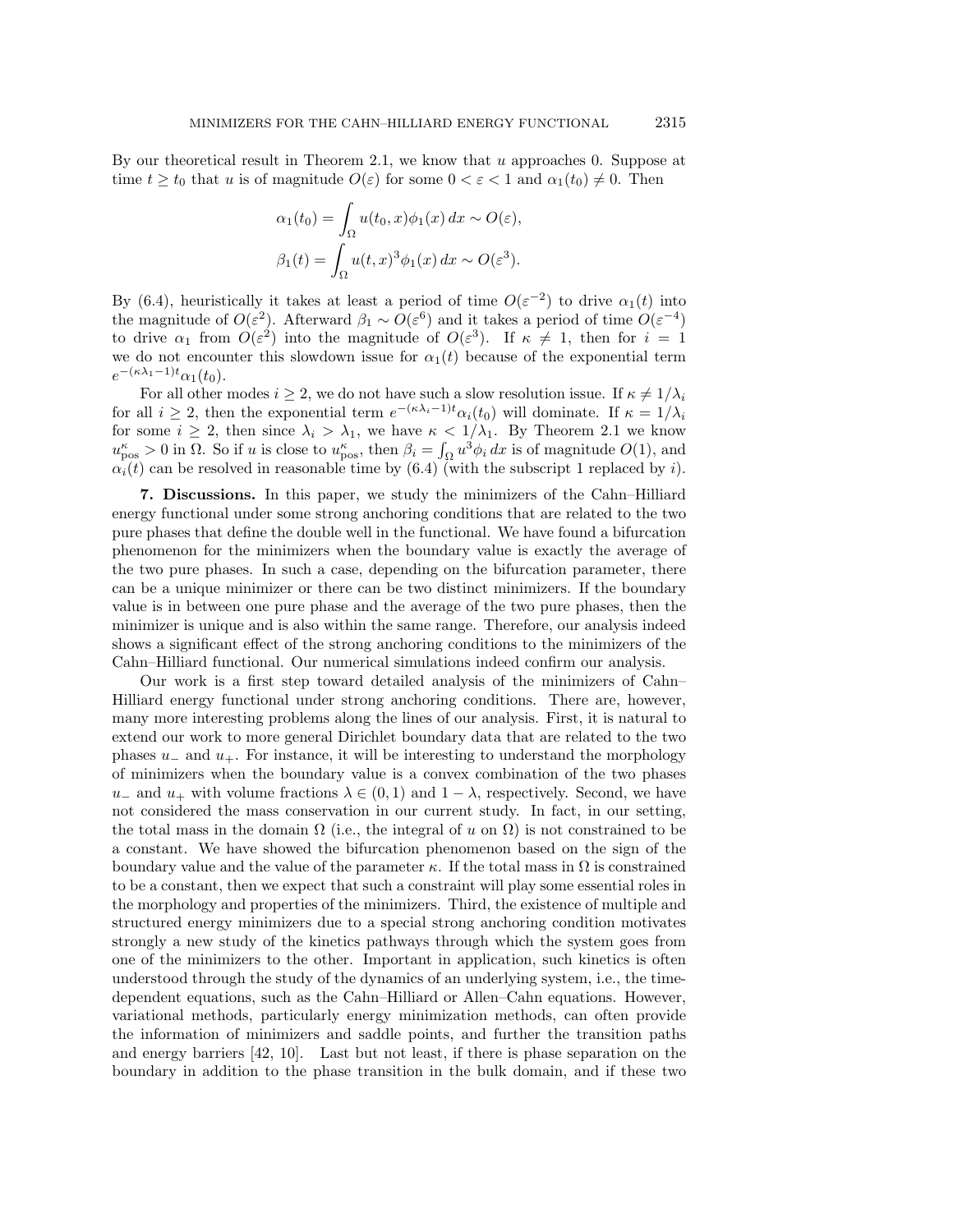processes interact and mutually influence each other, a dynamic boundary condition is needed. See  $[24, 35]$  $[24, 35]$  and references therein for details. This is another direction for  $\mathrm{our}\ \mathrm{future}\ \mathrm{studies}.$ 

## REFERENCES

- <span id="page-17-3"></span>[1] L. BANAS AND R. NÜRNBERG, Adaptive finite element methods for Cahn-Hilliard equations, J. Comput. Appl. Math., 218 (2008), pp. 2–11.
- <span id="page-17-4"></span> $[2]$  L. BANAS AND R. NURNBERG, A posteriori estimates for the Cahn-Hilliard equation with obstacle free energy, ESAIM Math. Model. Numer. Anal.,  $43$  (2009), pp. 1003–1026.
- <span id="page-17-2"></span>[3] V. E. BADALASSI, H. D. CENICEROS, AND S. BANERJEE, Computation of multiphase systems with phase field models, J. Comput. Phys.,  $190$   $(2003)$ , pp.  $371-397$ .
- <span id="page-17-15"></span>[4] P. BATES AND J. HAN, The Dirichlet boundary problem for a nonlocal Cahn-Hilliard equation, J. Math. Anal. Appl., 311 (2005), pp. 289-312.
- <span id="page-17-14"></span>[5] L. BRONSARD AND D. HILHORST, On the slow dynamics for the Cahn-Hilliard equation in one space dimension, Proc. Royal Soc. A, 439 (1992), pp. 669-682.
- <span id="page-17-19"></span>[6] K. Brown and Y. Zhang, The Nehari manifold for a semilinear elliptic equation with a sign-changing weight function, J. Differential Equations, 193 (2003), pp. 481-499, [https:](https://doi.org10.1016/S0022-0396(03)00121-9) [//doi.org10.1016/S0022-0396\(03\)00121-9.](https://doi.org10.1016/S0022-0396(03)00121-9)
- <span id="page-17-5"></span>[7] J. W. CAHN, C. M. ELLIOTT, AND A. NOVICK-COHEN, The Cahn-Hilliard equation with a concentration-dependent mobility: Motion by minus the Laplacian of the mean curvature, European J. Appl. Math., 7 (1996), pp. 287-301.
- <span id="page-17-0"></span>[8] J. W. CAHN AND J. E. HILLIARD, Free energy of a nonuniform system. I. Interfacial energy, J. Chem. Phys., 28 (1958), pp. 258-267.
- <span id="page-17-7"></span>[9] H. D. Ceniceros and A. Roma, A nonstiff, adaptive mesh refinement-based method for the Cahn-Hilliard equation, J. Comput. Phys., 225 (2007), pp. 1849-1862.
- <span id="page-17-22"></span>[10] O. CHODOSH AND C. MANTOULIDIS, *Minimal surfaces and the Allen-Cahn equation on* 3manifolds: Index, multiplicity, and curvature estimates, Ann. of Math. (2), 191 (2020), pp. 213--328.
- <span id="page-17-8"></span>[11] R. CHOKSI, M. A. PELETIER, AND J. F. WILLIAMS, On the phase diagram for microphase separation of diblock copolymers: An approach via a nonlocal Cahn-Hilliard functional, SIAM J. Appl. Math., 69 (2009), pp. 1712-1738, [https://doi.org/10.1137/080728809.](https://doi.org/10.1137/080728809)
- <span id="page-17-12"></span>[12] R. CHOKSI AND P. STERNBERG, Periodic phase separation: The periodic Cahn-Hilliard and  $isoperimetric\ problems, Interfaces\ Free\ Bound., 8\ (2006), pp.$  371-392.
- <span id="page-17-20"></span>[13] B. DACOROGNA, *Introduction to the Calculus of Variations*, Imperial College Press, 2004.
- <span id="page-17-9"></span>[14] S. DAI AND Q. DU, Coarsening mechanism for systems governed by the Cahn-Hilliard equation with degenerate diffusion mobility, Multiscale Model. Simul.,  $12$  (2014), pp. 1870–1889, [https://doi.org/10.1137/140952387.](https://doi.org/10.1137/140952387)
- <span id="page-17-10"></span>[15] S. DAI AND Q. DU, Weak solutions for the Cahn-Hilliard equation with degenerate mobility, Arch. Ration. Mech. Anal., 219 (2016), pp. 1161-1184.
- <span id="page-17-1"></span>[16] S. Dai, B. Li, and J. Lu, Convergence of phase-field free energy and boundary force for molecular solvation, Arch. Ration. Mech. Anal., 227 (2018), pp. 105-147.
- <span id="page-17-18"></span>[17] J. I. DIAZ, J. HERNANDEZ, AND Y. IL'YASOV, On the existence of positive solutions and solutions with compact support for a spectral nonlinear elliptic problem with strong absorption, Nonlinear Anal., 119 (2015), pp. 484-500.
- <span id="page-17-13"></span>[18] Q. Du AND R. A. NICOLAIDES, *Numerical analysis of a continuum model of phase transition*, SIAM J. Numer. Anal., 28 (1991), pp. 1310-1322, [https://doi.org/10.1137/0728069.](https://doi.org/10.1137/0728069)
- <span id="page-17-6"></span>[19] C. M. ELLIOTT AND H. GARCKE, On the Cahn-Hilliard equation with degenerate mobility, SIAM J. Math. Anal., 27 (1996), pp.  $404-423$ , [https://doi.org/10.1137/](https://doi.org/10.1137/S0036141094267662) [S0036141094267662.](https://doi.org/10.1137/S0036141094267662)
- <span id="page-17-16"></span>[20] L. C. Evans, Weak Convergence Methods for Nonlinear Partial Differential Equations, AMS, 1990.
- <span id="page-17-17"></span>[21] L. C. Evans, Partial Differential Equations, 2nd ed., AMS, 2010.
- <span id="page-17-21"></span>[22] L. C. Evans and R. F. Gariepy, Measure Theory and Fine Properties of Functions, CRC Press, 1992.
- <span id="page-17-11"></span>[23] W. M. Feng, P. Yu, S. Y. Hu, Z. K. Liu, Q. Du, and L. Q. Chen, Spectral implementation of an adaptive moving mesh method for phase-field equations, J. Comput. Phys., 220 (2006), pp. 498-510.
- <span id="page-17-23"></span>[24] H. GARCKE AND P. KNOPF, Weak solutions of the Cahn-Hilliard system with dynamic boundary conditions: A gradient flow approach, SIAM J. Math. Anal., 52 (2020), pp. 340-369, [https://doi.org/10.1137/19M1258840.](https://doi.org/10.1137/19M1258840)